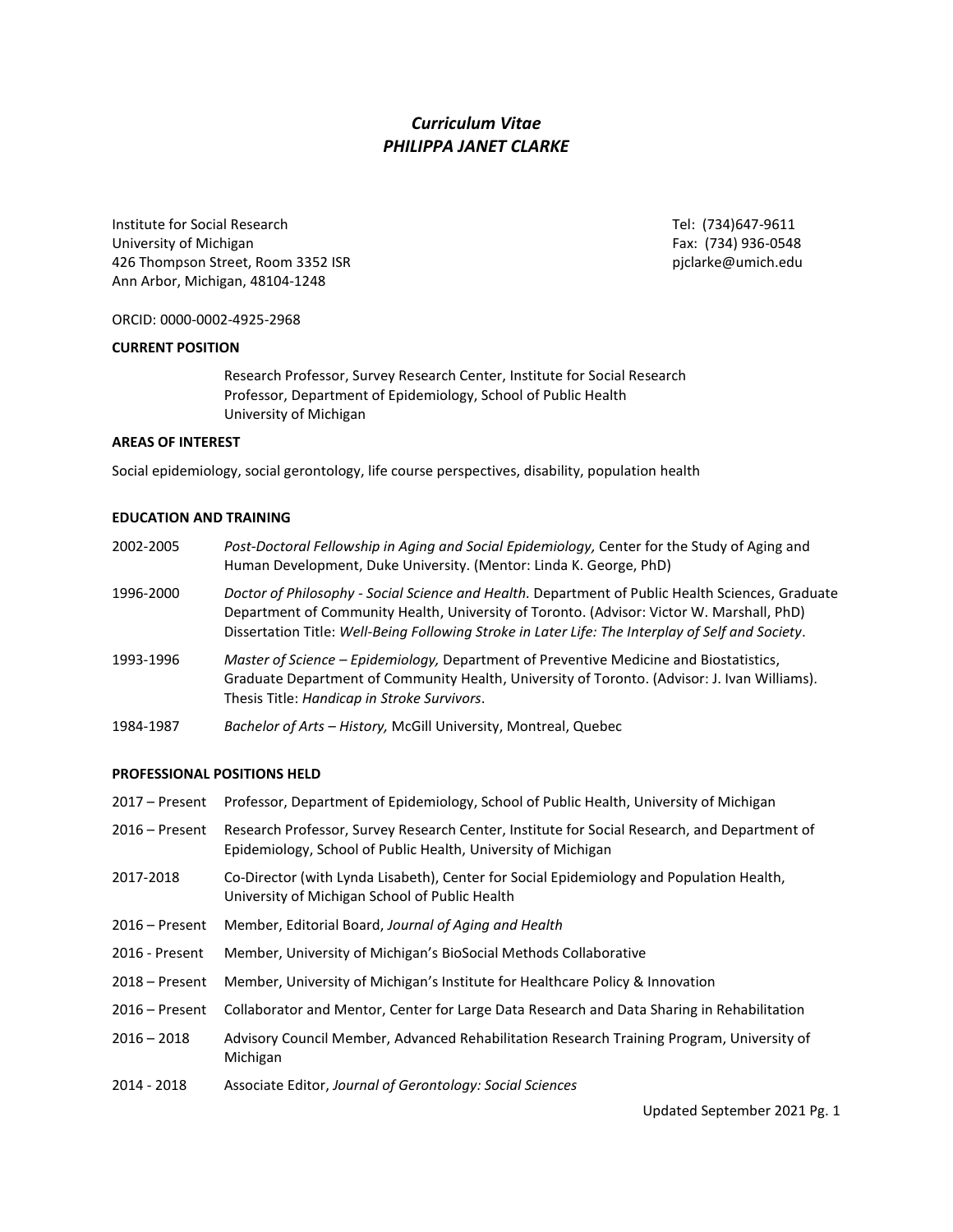| 2014 - 2017    | Elected Member-at-Large, Executive Committee of the Behavioral and Social Sciences Section,<br>Gerontological Society of America.                                                                                                            |
|----------------|----------------------------------------------------------------------------------------------------------------------------------------------------------------------------------------------------------------------------------------------|
| 2014 – Present | Faculty Affiliate, University of Michigan Medical School's Global REACH Program                                                                                                                                                              |
| 2012 - Present | Research Associate Professor (Joint Appointment), Department of Epidemiology, School of Public<br>Health, University of Michigan                                                                                                             |
| 2011 - Present | Research Associate Professor, Survey Research Center, Institute for Social Research, University of<br>Michigan                                                                                                                               |
| $2011 - 2018$  | Member, Disability Trends Network (Supported by the National Institute on Aging, TRENDS is a<br>network of researchers working to accelerate scientific understanding of old-age disability and<br>health trends)                            |
| 2009 - Present | Member, Editorial Board, Journal of Gerontology: Social Sciences                                                                                                                                                                             |
| 2009 - Present | Research Affiliate, Population Studies Center, University of Michigan                                                                                                                                                                        |
| 2009 - Present | Research Faculty, Center for Social Epidemiology and Population Health, University of Michigan                                                                                                                                               |
| $2008 - 2011$  | Member, Michigan Cardiovascular Alliance (a multidisciplinary alliance of individuals and<br>organizations statewide that meet to address issues relevant to the prevention, control and<br>reduction of cardiovascular disease in Michigan) |
| 2006 – Present | Research Faculty, University of Michigan Center on the Demography of Aging                                                                                                                                                                   |
| $2005 - 2011$  | Research Assistant Professor, Survey Research Center, Institute for Social Research, University of<br>Michigan                                                                                                                               |
| $2002 - 2005$  | Post-doctoral Fellow, Center for the Study of Aging and Human Development, Duke University<br><b>Medical Center</b>                                                                                                                          |
| 2000 - 2002    | Research Associate, Institute for Human Development, Life Course and Aging, University of<br>Toronto                                                                                                                                         |
| 1995 - 2000    | Research Assistant (to Victor W. Marshall, PhD), Institute for Human Development, Life Course<br>and Aging, University of Toronto                                                                                                            |
| Summer 1997    | Research Assistant, Canadian Breast Cancer Screening Initiative of Health Canada.                                                                                                                                                            |
| 1991-1994      | Research Assistant, Stroke Research Unit, Sunnybrook Health Science Centre, Toronto                                                                                                                                                          |
| 1990-1991      | Research Assistant, Department of Nuclear Medicine, Victoria Hospital, London, Ontario                                                                                                                                                       |
| 1988-1990      | Research Assistant, Ontario Cancer Treatment and Research Foundation. Project funded by the<br>Atomic Energy Control Board of Canada: "Childhood Leukaemia around Canadian Nuclear<br>Facilities".                                           |

# **HONORS AND AWARDS**

| 2010      | Elected Fellow, Gerontological Society of America.                                                                                       |
|-----------|------------------------------------------------------------------------------------------------------------------------------------------|
| 2002-2004 | Social Sciences and Humanities Research Council of Canada<br>Post-doctoral Fellowship, With Professor Linda K. George at Duke University |
| 1997      | Passed PhD Comprehensive Examinations, "With Distinction"<br>Graduate Department of Community Health, University of Toronto, 1997        |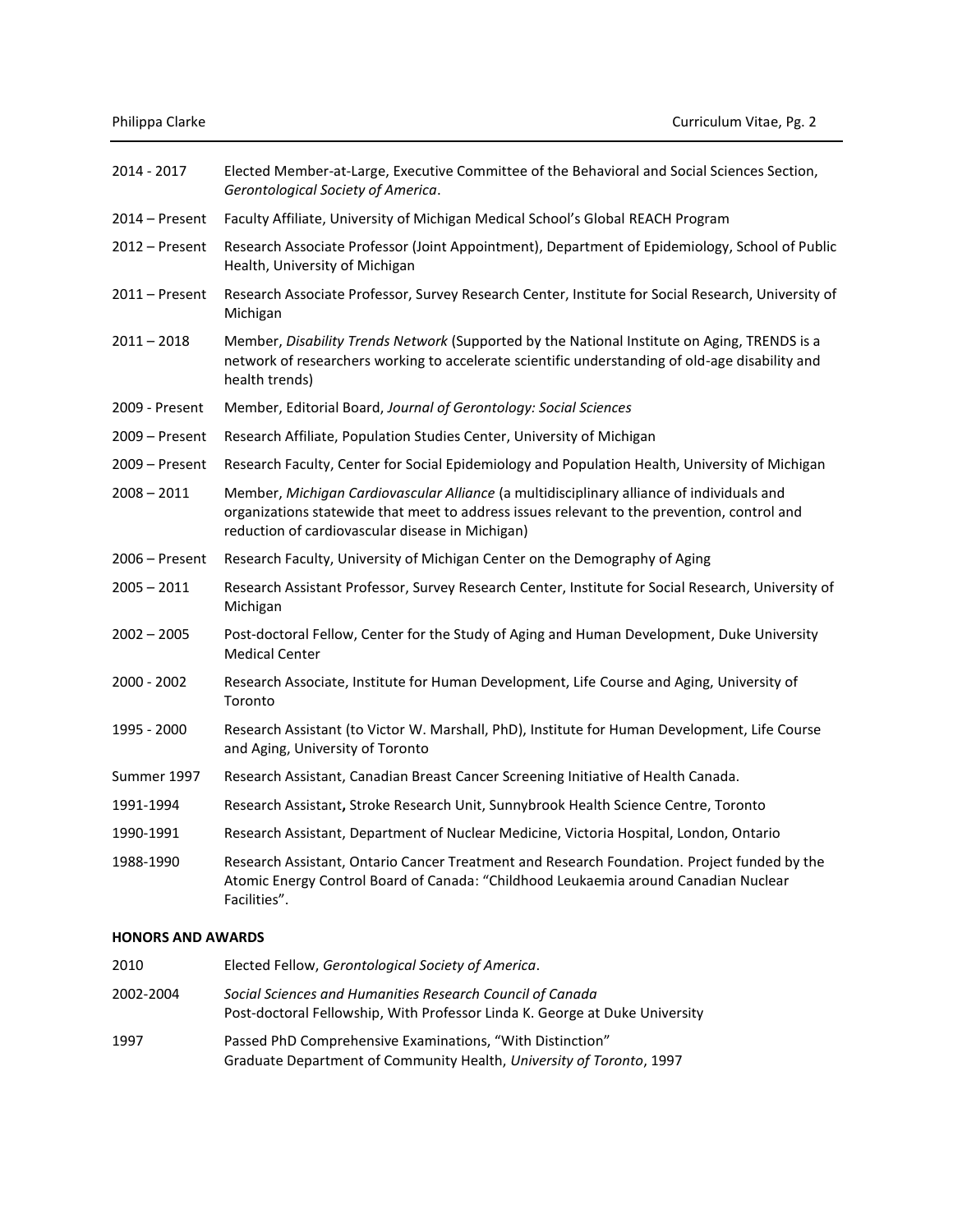| 1996-1998 | Heart & Stroke Foundation of Canada, Doctoral Research Award                                                                                                                                                                                  |
|-----------|-----------------------------------------------------------------------------------------------------------------------------------------------------------------------------------------------------------------------------------------------|
| 1996-1997 | Professor Merrijoy Kelner Scholarship, University of Toronto (Awarded to a student in the<br>Graduate Department of Community Health who shows excellence and great promise for a<br>career in applying social sciences to the health field.) |
| 1995-1999 | University of Toronto Open Doctoral Fellowship                                                                                                                                                                                                |
| 1995-1996 | Connaught R.J. Wilson Fellowship, University of Toronto (Awarded to a first-year student in the<br>Department of Community Health whose career interests lie in the intersection of public health,<br>epidemiology and health promotion.)     |
| 1994-1995 | National Health Research and Development Program of Health Canada M.Sc. Fellowship                                                                                                                                                            |

# **FUNDED RESEARCH**

Collaborator. "*Protocol Development Project, for the Canadian Longitudinal Study on Aging*". Funded by the Canadian Institutes of Health Research. (10/2002 – 03/2004)

Co-Principal Investigator, with Angela Colantonio, University of Toronto. "*Wheelchair Use Among Community-Dwelling Canadian Seniors*" Funded by the Opportunities Fund of the MTHAC Research Unit, a Community Alliance for Health Research, funded by the Canadian Institutes of Health Research. Total direct costs \$6,000. (01/2003 – 12/2004)

Co-Investigator, with Patricia O'Campo and Blair Wheaton (Co-PIs). "*Data Sparseness in Contextual Population Health Research: Effects of Small Group Size and Targeted Cluster Analysis Strategies on Multilevel Model Performance, Bias and Efficiency*". Funded by the Canadian Institutes of Health Research Strategic Initiative: Population and Public Health Research Methods and Tools. Total direct costs \$24,481. (03/2006 – 03/2007)

Principal Investigator. "*Schools, Neighborhoods, Peers and Adolescent Cigarette Smoking*". Funded by the Robert Wood Johnson Foundation Health & Society Scholars Program, Small Grant Program. Total direct costs \$32,108. (08/01/2006 – 07/31/2007)

Co-Investigator (since 9/05) with Lloyd Johnston (PI), Patrick O'Malley, Jerald Bachman, John Schulenberg, (Co-PIs). *Youth, Education, & Society (YES) Project*. Funded by the Robert Wood Johnson Foundation. Total direct costs \$7,676,077. (11/01/97-10/31/13)

Co-Investigator with Paula Lantz (PI). *Understanding Social Disparities in Health and Aging*. National Institutes of Health/NIA. R01 AG018418. Total direct costs \$317,357. (8/1/05-7/31/09)

Principal Investigator. *Urban Built Environments and Trajectories of Disability among Community Dwelling Older Adults*. Career Development Award funded by the Centers for Disease Control and Prevention. K01 EH000286-01. Total direct costs \$364,761. (09/30/2007 – 09/29/2010)

Co-Investigator with Jacqui Smith (PI). *Harmonization of Longitudinal Cross-National Surveys of Aging*. National Institutes of Health/NIA. R21 AG032456 Total direct costs \$417,986. (7/1/09-6/30/11)

Co-Investigator with James S. House (PI). *Understanding Social Disparities in Health and Aging*. National Institutes of Health/NIA. R01 AG018418-08A2 Total direct costs \$3,018,385. (03/01/11-02/28/16)

Co-Investigator with Heather McKay, Lawrence Frank, Stirling Bryan (Co-PIs). *Walk the Talk: Transforming the Built Environment to Enhance Mobility in Seniors*. Canadian Institutes of Health Research, Institute of Aging; Emerging Team Grant: Alliances in Mobility in Aging. Total direct costs \$1,500,000. (10/1/10-09/30/16)

Co-Investigator with Margaret Levenstein (PI). *A Census-Enhanced Health and Retirement Study: A Proposal to Create and Analyze an HRS Dataset Enhanced with Characteristics of Employers*. Alfred P. Sloan Foundation. Total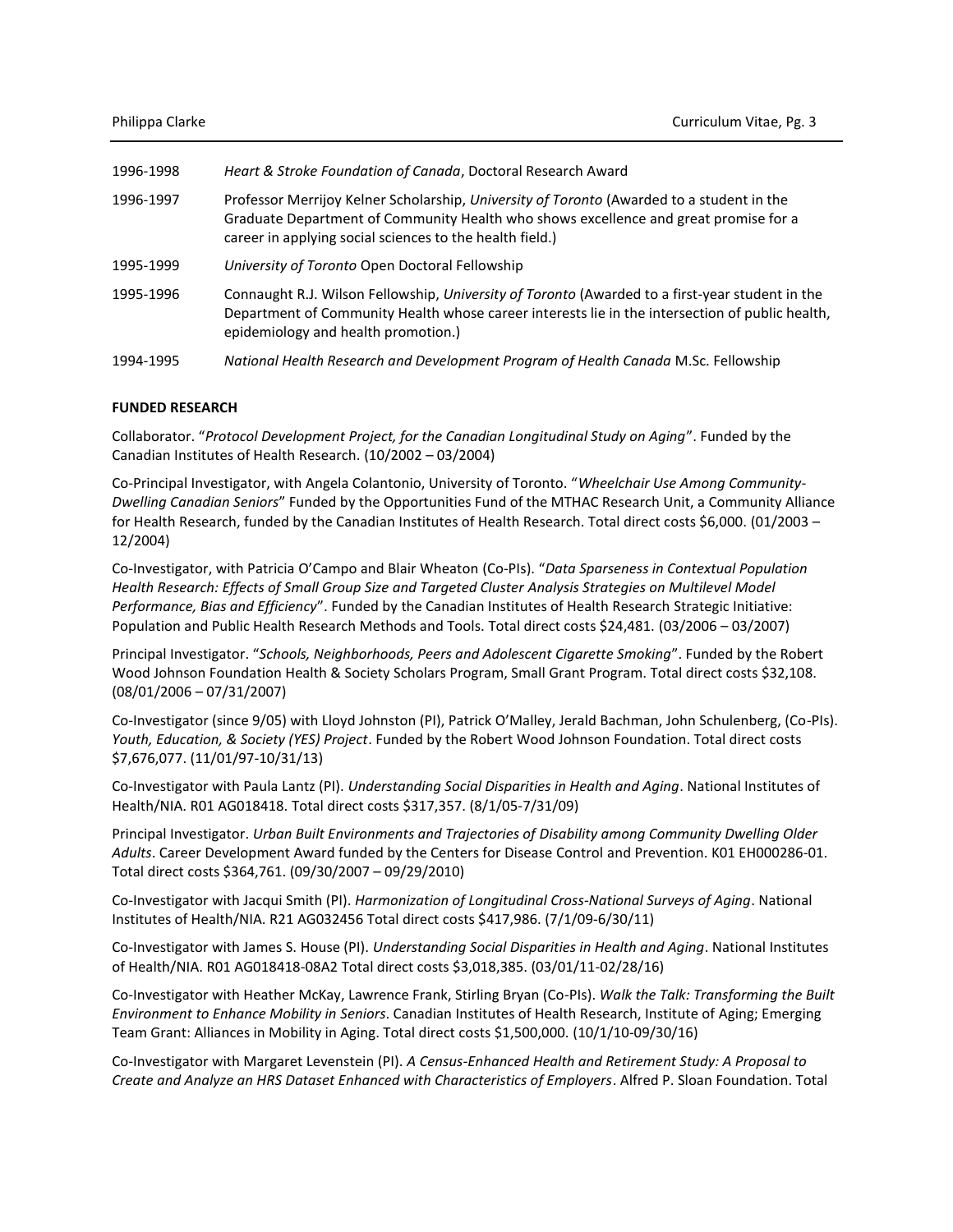direct costs \$4,398,616. (7/1/2011-7/1/2016)

Co-Investigator with Heather McKay (PI). *Enhancing the Mobility and Health of Older Adults*. Canadian Institutes of Health Research, Institute of Aging; Meetings, Planning and Dissemination Grant. November, 2011. Total direct costs \$25,000.

Consultant (John Bound, PI). *Aging with a Disability: Demographic, Social, and Policy Considerations.* National Institutes of Health/NIA, Michigan Center on the Demography of Aging - Aging with Disabilities Supplement to P30 AG012846. Total direct costs \$75,000. (9/1/2011-6/30/12)

Co-Investigator (Kenzie Latham, PI). *Socioeconomic Disparities of Participation and Time Use among Disabled Older Americans.* National Institutes of Health/NIA, Michigan Center on the Demography of Aging - Pilot Grant Competition. Total direct costs \$10,000. (07/01/2012 – 06/30/2013)

Principal Investigator. *Understanding the Role of the Built Environment for Mobility using Mobile Technology*. University of Michigan MCubed Competition. Total direct costs \$40,000. (07/01/2012-06/30/2014)

Principal Investigator. *Does the Neighborhood Environment Modify Genetic Risk for Cognitive Decline?* National Institutes of Health/NIA R03. Total direct costs \$50,000. (09/30/2012 – 08/31/2013)

Principal Investigator. *Understanding the Role of the Built Environment for Mobility in Older Adults*. National Institutes of Health/NIA R03. Total direct costs \$100,000. (07/01/2013 – 06/30/2016).

Co-Investigator (Jennifer Ailshire, PI). *Adding Contextual Data to the Health and Retirement Study.* National Institutes of Health/NIA (R21). Total direct costs \$275,000. (09/01/2013 – 08/31/2016).

Co-Investigator (Tiffany Veinot, PI). *A "Big Data" Approach to Understanding Neighborhood Effects in Chronic Illness Disparities*. University of Michigan MCubed Diamond Program. Total direct costs \$40,000. (05/01/2015- 04/31/2016)

Co-Investigator (Natalie Colabianchi, PI). *Improving Environmental Measures in Obesity Research using Innovative Technology.* NIH/National Cancer Institute (R21). Total direct costs \$275,000. (04/01/2015 – 03/31/2018).

Principal Investigator. *The Social and Economic Dynamics of Optimism and Hopelessness over American Adulthood: Evidence from the Americans' Changing Lives Study (1986-2011).* Templeton Foundation. Total direct costs \$230,119. (05/01/2015 – 04/30/2017).

Co-Investigator (Felix Kabo, PI). *Boomers, Entrepreneurship and Retirement 2030,* Kauffman Foundation. Total direct costs \$456,609. (10/01/2015-09/30/2017).

Co-Investigator (Natalie Colabianchi, PI). *Built environments on stroke risk and stroke disparities in a national sample.* National Institutes of Neurological Diseases and Stroke (R01). Total direct costs \$1,767,290 (02/01/2016 - 1/31/2020).

Principal Investigator. *Muscle weakness among older adults: A silent epidemic.* National Institutes of Health/NIA, Michigan Center on the Demography of Aging - Pilot Grant Competition. Total direct costs \$12,475. (07/01/2016 – 06/30/2017)

Consultant (Andrea Rosso, PI). *Cognitive Decline, Brain Aging, Physical Environment, and Mobility*. National Institute on Aging (R21). Total direct costs \$216,130. (09/30/2016 – 04/30/2018).

Principal Investigator. *Cognitive Resilience and Community Context: Examining the role of Neighborhood Built and Social Environments for Slowing the Progression of Dementia among older Americans*. NIH/National Institute on Aging (R01). Total direct costs \$1,901,040 (9/15/2017-6/30/2021).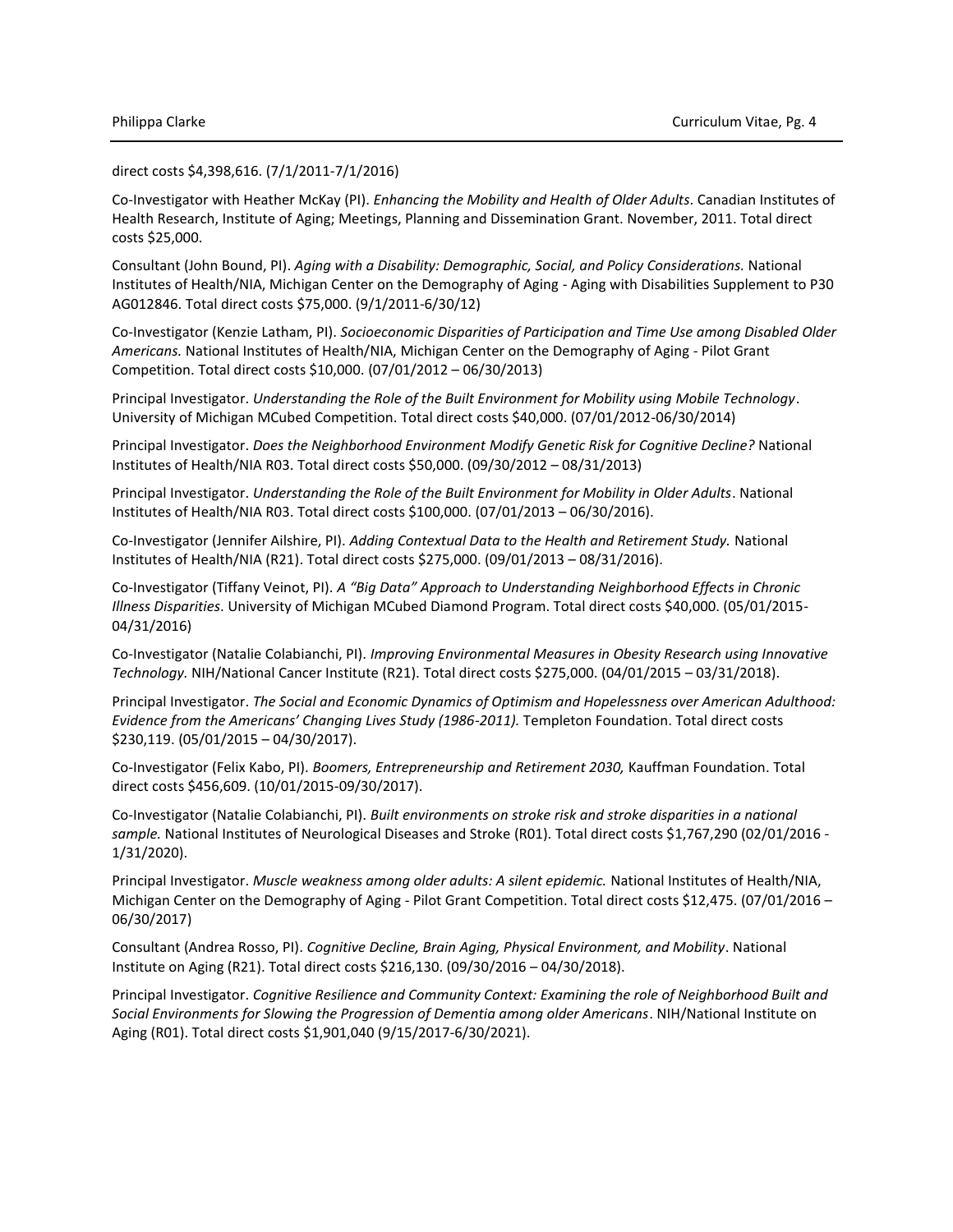Co-Investigator, with Hwajung Choi, Mary Ellen Heisler, and Kenneth Langa. "*Health Differences at Older Ages between U.S. and England - Role of Local Contextual Factors*". Funded by the NIH/National Institute on Aging. Total direct costs \$275,000. (09/2017 – 05/2019)

Principal Investigator. *Socio-Environmental Factors Associated with Healthy Aging after Spinal Cord Injury*. Craig H. Neilsen Foundation. Total costs \$400,000. (05/01/2018 – 04/30/2021)

Co-Investigator (Margaret Hicken PI). *Racial Inequalities in Health Throughout Adulthood: The Cumulative Impact of Neighborhood Chemical And Non-Chemical Stressors on Epigenomic Pathways*. NIH/National Institute on Minority Health And Health Disparities. Total direct costs \$2,488,695. (08/14/2018-03/31/2023)

Co-Principal Investigator, with Michelle Meade. *Rehabilitation Research and Training Center (RRTC) on Promoting Healthy Aging for People with Long-Term Physical Disabilities*. Administration for Community Living. Total costs: \$4,374,719. (09/30/2018-09/29/2023)

Principal Investigator. *Does Proximity to Health Care Resources Explain Racial Inequalities in Cognitive Function?* Administrative Supplement to 1RF1AG057540-03. Total direct costs \$44,677. (07/01/2019 - 06/30/2020)

Co-Investigator (Jennifer Ailshire, PI). *The Importance of the Neighborhood Environment in Determining Health and Well-being among Persons with Dementia and their Caregivers*. NIH/National Institute on Aging. Total direct costs: \$229,635 (Subcontract). (07/15/2019-02/29/2024).

Co-Investigator (Sarah Burgard, PI). *ACL-LIFE Life History Interview and Validation*. NIH/National Institute on Aging. Total direct costs \$2,732,534. (01/15/2020-11/30/2024).

### **PUBLICATIONS**

### *Articles in Refereed Journals*

(\*Denotes Student/Trainee papers)

- 1. Payne B, Dawe J, Evans R, Marshall V, **Clarke PJ**, Norris D, Hagey J, Shapiro E, Wilkins R, Havens B. Healthy Aging: Insights for research and policy. Special Joint Issue of *Canadian Journal on Aging/Canadian Public Policy* 1997;16(Suppl):42-52.
- 2. **Clarke PJ**, Black SE, Badley EM, Lawrence JM, Williams JI. Handicap in stroke survivors. *Disability and Rehabilitation*, 1999;21(3):116-123.
- 3. **Clarke PJ**, Lawrence JM, Black SE. Changes in quality of life over the first year after stroke: Findings from the Sunnybrook Stroke Study. *Journal of Stroke and Cerebrovascular Diseases,* 2000;9(3):121-127. DOI: 10.1053/jscd.2000.5868.
- 4. **Clarke PJ**, Marshall VW, Ryff CD, Rosenthal CJ. Well-being in Canadian seniors: Findings from the Canadian Study of Health and Aging. *Canadian Journal on Aging*, 2000;19(2):139-159.
- 5. Marshall VW, **Clarke PJ**, Ballantyne PJ. Instability in the retirement transition: Effects on health and well-being in a Canadian study. *Research on Aging*, 2001;23(4):379-409. DOI: 10.1177/0164027501234001.
- 6. **Clarke PJ,** Marshall VW, Ryff CD, Wheaton B. Measuring psychological well-being in the Canadian Study of Health and Aging. *International Psychogeriatrics* 2001;13(Suppl 1):79-90.
- 7. **Clarke PJ**, Marshall VW, Black SE, Colantonio A. Well-being after stroke in Canadian seniors: Findings from the Canadian Study of Health and Aging. *Stroke* 2002;33:1016-1021.
- 8. **Clarke PJ**. Towards a greater understanding of the experience of stroke: Integrating quantitative and qualitative methods. *Journal of Aging Studies* 2003;17(2):171-187. DOI: 10.1016/S0890-4065(03)00005-7.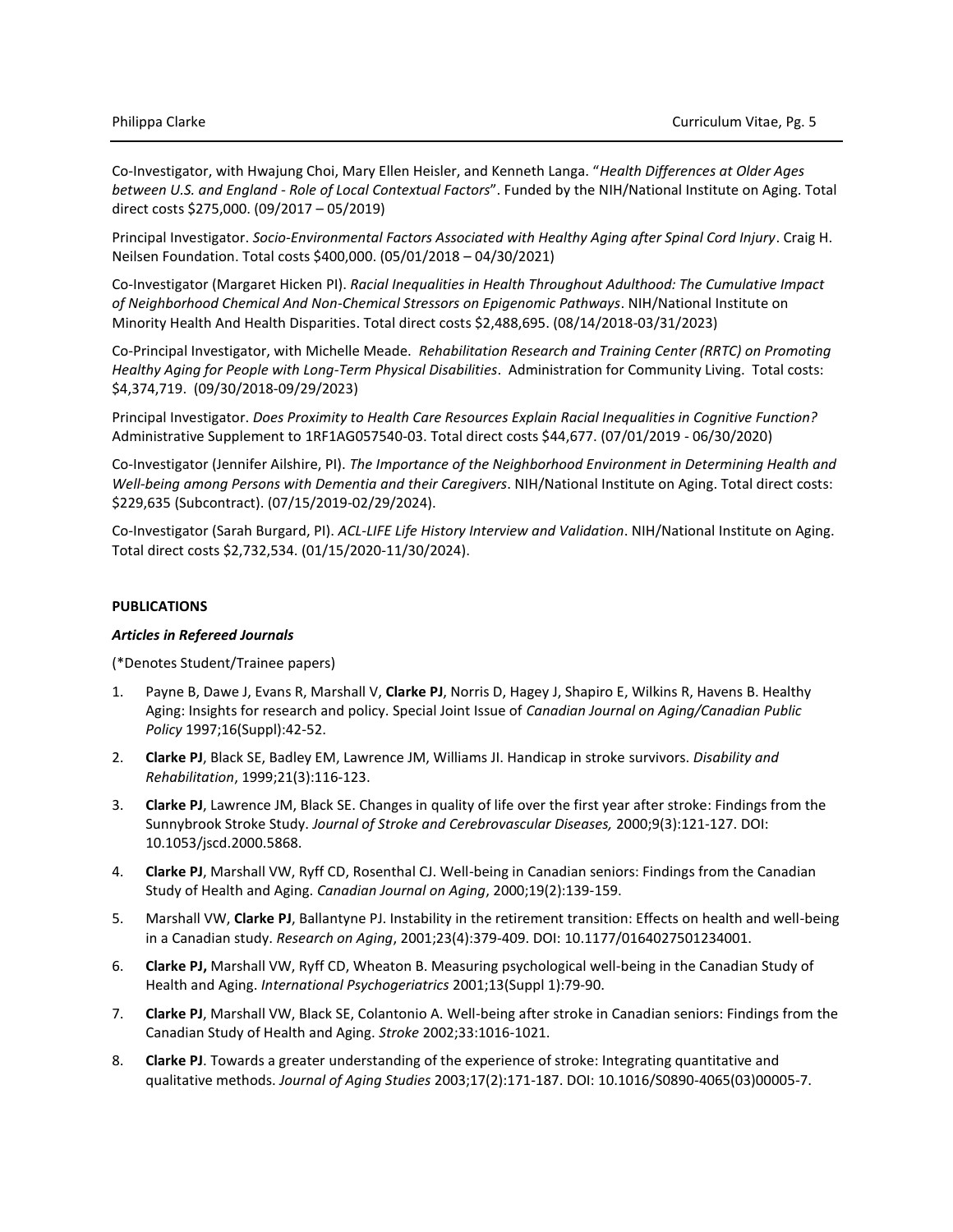- 9. Wheaton B and **Clarke PJ**. Space meets time: Integrating temporal and contextual influences on mental health in early adulthood. *American Sociological Review* 2003;68:680-706.
- 10. **Clarke P**J and Colantonio A. Wheelchair use among community-dwelling older adults: Prevalence and risk factors in a national sample. *Canadian Journal on Aging* 2005;24(2):87-94.
- 11. **Clarke PJ** and George LK. The role of the built environment in the Disablement Process. *American Journal of Public Health* 2005;95(11):1933-1939. DOI: 10.2105/AJPH.2004.054494.
- 12. **Clarke PJ** and Black SE. Quality of life following stroke: Negotiating disability, identity and resources. *Journal of Applied Gerontology* 2005;24(4):319-336. DOI: 10.1177/0733464805277976.
- 13. **Clarke PJ** and Wheaton B. Mapping social context on mental health trajectories through adulthood. *Advances in Life Course Research*, 2005;9:269-301. DOI: 10.1016/S1040-2608(04)09010-0.
- 14. Ballantyne PJ, **Clarke, PJ**, Marshman JA, Victor JC and Fisher JE. Use of prescribed and non-prescribed medicines by the elderly: Implications for who chooses, who pays and who monitors the risks of medicines. *International Journal of Pharmacy Practice* 2005;13(2):133-140*.* DOI: 10.1211/0022357056217.
- 15. **Clarke PJ** and Wheaton B. Addressing data sparseness in contextual population research: Using cluster analysis to create synthetic neighbourhoods. *Sociological Methods and Research* 2007;35:311-351. DOI: 10.1177/0049124106292362.
- 16. **Clarke PJ**. When can group level clustering be ignored? Multilevel models versus single-level models with sparse data. *Journal of Epidemiology and Community Health* 2008;62:752-758. DOI: 10.1136/jech.2007.060798.
- 17. **Clarke PJ**, Ailshire JA, Bader M, Morenoff JD, House JS. Mobility disability and the urban built environment. *American Journal of Epidemiology* 2008;168:506-513. DOI: 10.1093/aje/kwn185.
- 18. **Clarke PJ**, O'Malley PM, Johnston LD, Schulenberg JE. Social Disparities in BMI Trajectories across Adulthood by Gender, Race/Ethnicity and Lifetime Socioeconomic Position: 1986-2004. *International Journal of Epidemiology* 2009;38:499-509. (Accompanied by a commentary from the WHO Collaborating Centre for Obesity Prevention, pp. 509-511). DOI: 10.1093/ije/dyn214.
- 19. **Clarke PJ**, Chan P, Santaguida PL, Colantonio A. The use of mobility devices among institutionalized older adults. *Journal of Aging and Health*. 2009;21:611-626. DOI: 10.1177/0898264309333313.
- 20. **Clarke PJ**. Understanding the experience of stroke: A mixed methods research agenda. *The Gerontologist.*  2009;49:293-302. DOI: 10.1093/geront/gnp047.
- 21. **Clarke PJ**, Ailshire JA, Lantz P. Urban built environments and trajectories of mobility disability: Findings from a national sample of community-dwelling American adults. *Social Science and Medicine* 2009;69:964-970. DOI: 10.1016/j.socscimed.2009.06.041.
- 22. **Clarke PJ**, Nieuwenhuijsen ER. Environments for healthy aging: A critical review. *Maturitas* 2009;64:14-19. DOI: 10.1016/j.maturitas.2009.07.011.
- 23. **Clarke PJ**, O'Malley PM, Johnston LD, Schulenberg JE, Lantz P. Differential trends in weight-related health behaviors among American young adults by gender, race/ethnicity, and SES: 1984-2006. *American Journal of Public Health*. 2009;99:1893-1901. DOI: 10.2105/AJPH.2008.141317.
- 24. **Clarke PJ**, O'Malley PM, Johnston LD, Schulenberg JE. Mid-life health and socioeconomic consequences of persistent overweight across early adulthood: Findings from a national survey of American adults (1986- 2008). *American Journal of Epidemiology* 2010;172:540-548. DOI: 10.1093/aje/kwq156.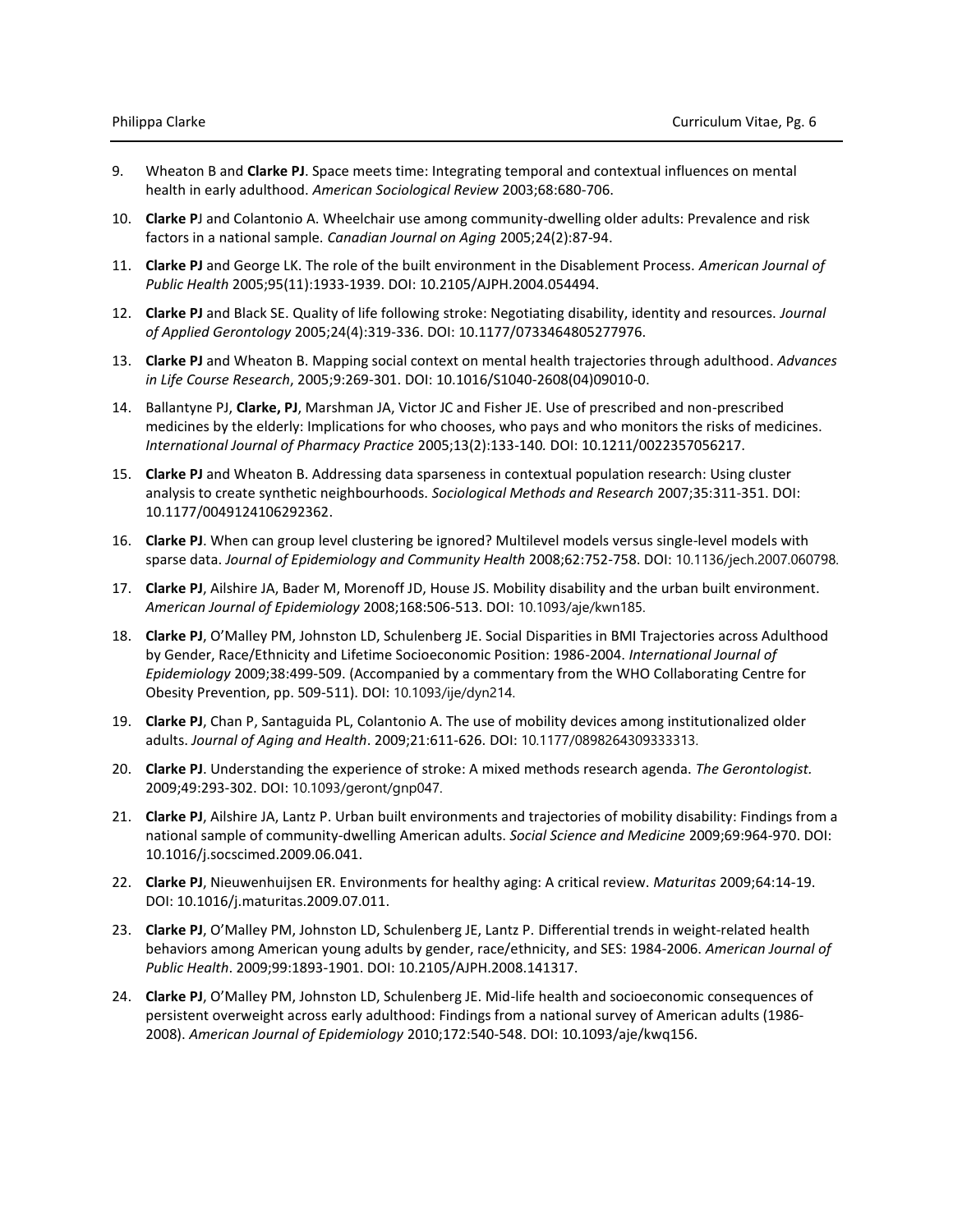- 25. **Clarke PJ**, Ailshire J, Melendez R, Bader M, Morenoff J. Using Google Earth to conduct a neighborhood audit: Reliability of a virtual audit instrument. *Health and Place* 2010;16:1224-1229. DOI: 10.1016/j.healthplace.2010.08.007.
- 26. **Clarke PJ**, Ailshire J, Nieuwenhuijsen E, de Kleijn de Vrankrijker M. Participation among adults with disability: The role of the urban environment. *Social Science and Medicine* 2011;72:1674-1684. DOI: 10.1016/j.socscimed.2011.03.025.
- 27. **Clarke PJ**, Marshall VW, House JS, Lantz P. The social structuring of mental health over the adult life course: Advancing theory in the sociology of aging. *Social Forces* 2011;89:1287-1314. DOI: 10.1353/sof.2011.0036.
- 28. **Clarke PJ**, Smith J. Aging in a Cultural Context: Cross-national differences in disability and the moderating role of personal control among older adults in the United States and England. *Journal of Gerontology: Social Sciences* 2011;66:457-467.
- 29. **Clarke PJ**, Blount V, Colantonio AC. Cognitive impairment predicts fatal incident stroke: Findings from a national sample of older adults. *Journal of the American Geriatrics Society* 2011;59:1490-1496. DOI: 10.1111/j.1532-5415.2011.03494.x.
- 30. **Clarke PJ**, Ailshire J, House JS, Morenoff JM, King K, Melendez R, Langa K. Cognitive function in the community setting: The neighborhood as a source of "cognitive reserve"? *Journal of Epidemiology and Community Health* 2012,66:730-736. DOI: 10.1136/jech.2010.128116.
- 31. **Clarke PJ**, Marshall VW, Weir D. Unexpected retirement from full time work after age 62: Consequences for life satisfaction in older Americans. *European Journal of Ageing* 2012;9(3):207-219. DOI: 10.1007/s10433-012- 0229-5.
- 32. Gallagher NA\*, **Clarke PJ**, Loveland-Cherry C, Ronis D, Nyquist L, Gretebeck K. Influences on neighborhood walking in older adults. *Research in Gerontological Nursing* 2012;5:238-250. DOI: 10.3928/19404921- 20120906-05.
- 33. Latham K**\***, **Clarke PJ**. The role of neighborhood safety in recovery from mobility limitations: Findings from a national sample of older Americans (1996-2008). *Research on Aging* 2013;35(4):481–502. DOI: 10.1177/0164027512454887.
- 34. **Clarke PJ**, O'Malley PM, Schulenberg JE, Lee H, Colabianchi N, Johnston LD. College expectations mitigate weight gain over early adulthood: Findings from a national study of American youth. *Obesity* 2013;21(7):1321-1327. DOI: 10.1002/oby.20176.
- 35. Hanson HM, Schiller C, Winters M, Sims-Gould J, **Clarke PJ**, Ashe M. Concept mapping applied to the intersection between older adults' outdoor mobility and the built and social environments. *Preventive Medicine* 2013;57:785-791. DOI: 10.1016/j.ypmed.2013.08.023.
- 36. **Clarke PJ**, Gallagher NA. Optimizing mobility in later life: The role of the urban built environment for older adults aging in place. *Journal of Urban Health.* 2013;90(6):997-1009. DOI: 10.1007/s11524-013-9800-4.
- 37. Tomey KT, Diez-Roux A, **Clarke PJ**, Seeman T. Associations between neighborhood characteristics and selfrated health: A cross-sectional investigation in the Multi-Ethnic Study of Atherosclerosis (MESA) cohort. *Health and Place* 2013;24:267-274. DOI: 10.1016/j.healthplace.2013.10.001.
- 38. **Clarke PJ**, Morenoff J, Debbink M, Golberstein E, Elliott M, Lantz P. Cumulative exposure to neighborhood context: Consequences for health transitions over the adult life course. *Research on Aging* 2014;36:113-140. DOI: 10.1177/0164027512470702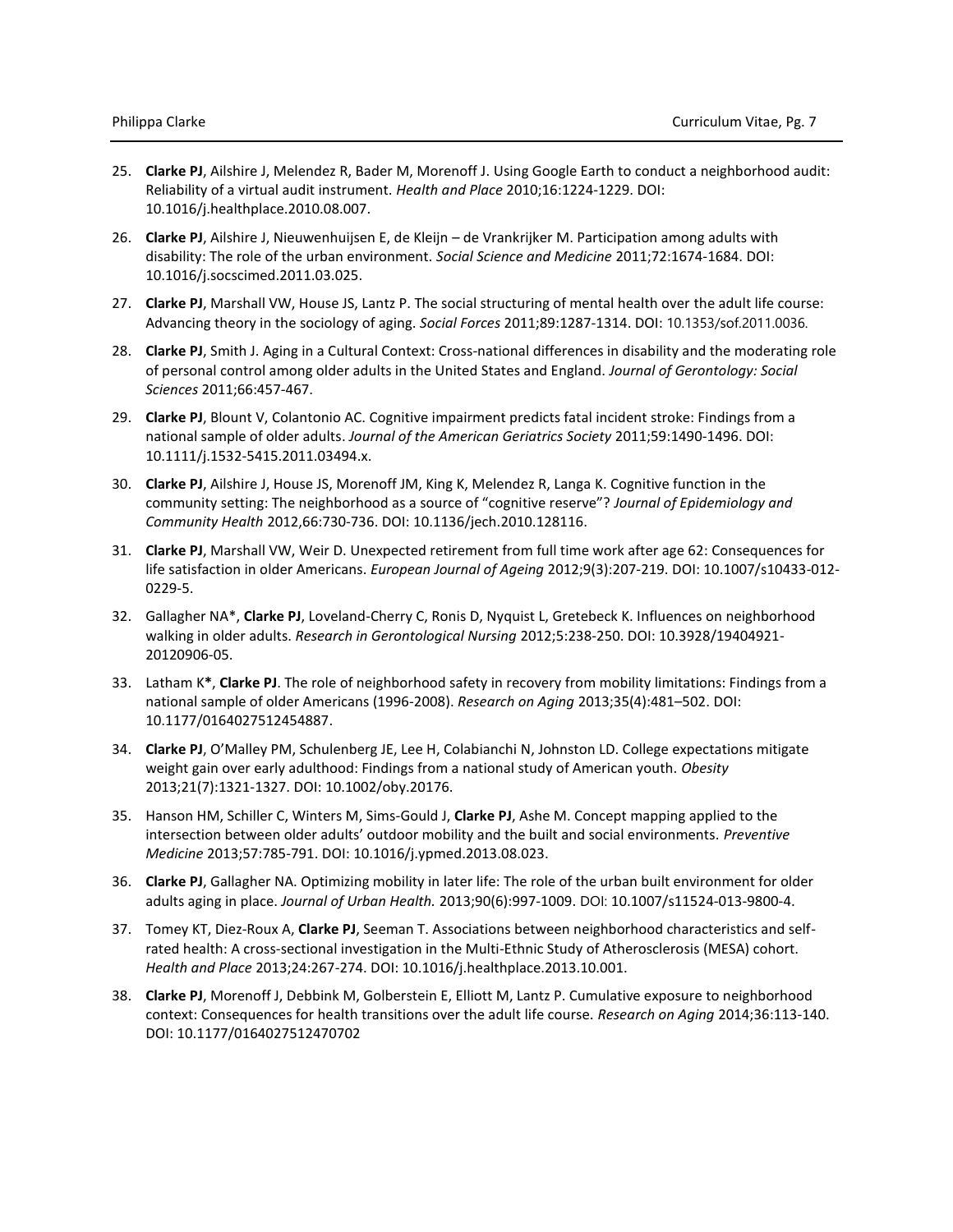- 39. **Clarke PJ**, Latham K. Life course health and socioeconomic profiles of Americans aging with disability. *Disability and Health Journal; Special Issue: Aging with Disability*. 2014;7(1, Supplement): S15-S23. DOI: 10.1016/j.dhjo.2013.08.008
- 40. **Clarke PJ**. The Role of the Built Environment and Assistive Devices for Outdoor Mobility in Later Life. *Journals of Gerontology: Social Sciences* 2014;69(7):S8–S15. DOI: 10.1093/geronb/gbu121
- 41. Gallagher NA\*, **Clarke PJ,** Gretebek K. Gender differences in neighborhood walking in older adults. *Journal of Aging and Health* 2014; 26(8) 1280–1300. DOI: 10.1177/0898264314532686.
- 42. **Clarke PJ**, Sastry N, Duffy D, Ailshire J. Accuracy of Self-Reported vs. Measured Weight over Adolescence and Young Adulthood: Findings from the National Longitudinal Study of Adolescent Health (1996-2008). *American Journal of Epidemiology* 2014;180(2):153-159. DOI: 10.1093/aje/kwu133.
- 43. Hirsch J\*, Winters M, **Clarke PJ**, McKay H. Generating GPS activity spaces that shed light upon the mobility habits of older adults: a descriptive analysis. *International Journal of Health Geographics* 2014;13:51-65. DOI: 10.1186/1476-072X-13-51.
- 44. Hirsch J\*, Brunn K, **Clarke PJ**, Evenson K, Diez Roux A. Changes in the Built Environment and Changes in the Amount of Walking Over Time: Longitudinal Results From the Multi-Ethnic Study of Atherosclerosis. *American Journal of Epidemiology*. 2014;180(8):799-809. DOI: 10.1093/aje/kwu218.
- 45. Kim MH\*, **Clarke PJ**. Urban Social and Built Environments and Trajectories of Social Engagement in Vulnerable Elders: Findings from Detroit Medicaid Home and Community-Based Waiver Population. *Research on Aging* 2015; 37(4) 413–435. DOI: 10.1177/0164027514540687.
- 46. Ailshire J\*, **Clarke PJ**. Fine particulate matter air pollution and cognitive function among U.S. older adults. *Journal of Gerontology: Social Sciences* 2015; 70(2), 322–328. DOI: 10.1093/geronb/gbu064.
- 47. King K\*, **Clarke PJ**. A Disadvantaged Advantage in Walkability: Findings from Socioeconomic and Geographic Analysis of National Built Environment Data in the United States. *American Journal of Epidemiology* 2015;181(1):17-25. Selected by the AJE Editors as one of the 10 best articles of the year. (DOI: 10.1093/aje/kww039).
- 48. Gallagher NA\*, **Clarke PJ**, Ronis DL, Loveland Cherry C, Gretebek K. Self-efficacy, Neighborhood Walking and Falls History in Older Adults. *Journal of Aging and Physical Activity* 2015;23(1):64-71. DOI: 10.1123/Japa.2012- 0287.
- 49. **Clarke PJ**, Yan T, Keusch F, Gallagher NA. The impact of weather on mobility and participation in American adults. *American Journal of Public Health* 2015. 2015;105(7):1489-1494. DOI: 10.2105/Ajph.2015.302582.
- 50. **Clarke PJ**, Weuve J, Barnes L, Evans D, Mendes de Leon C. Cognitive Decline and the Neighborhood Environment. *Annals of Epidemiology* 2015;25(11):849-854. DOI: 10.1016/j.annepidem.2015.07.001.
- 51. Latham K\*, **Clarke PJ**, Pavela G. Social Relationships, Gender, and Recovery from Mobility Limitations among Older Americans. *Journals of Gerontology: Social Sciences* 2015;70(5):769-781. DOI: 10.1093/geronb/gbu181.
- 52. Hirsch J\*, Winters M, Ashe M, **Clarke PJ**, McKay H. Destinations that Older Adults Experience within their GPS Activity Spaces: Relation to Objectively Measured Physical Activity. *Environment and Behavior.* 2016; 48(1): 55-77. DOI: 10.1177/0013916515607312.
- 53. Smith A\*, Chen C, **Clarke PJ**, Gallagher NA. Trajectories of outdoor mobility in vulnerable community-dwelling elderly: The role of individual and built environment factors. *Journal of Aging and Health.* 2016; 28(5):796– 811. DOI: 10.1177/0898264315611665.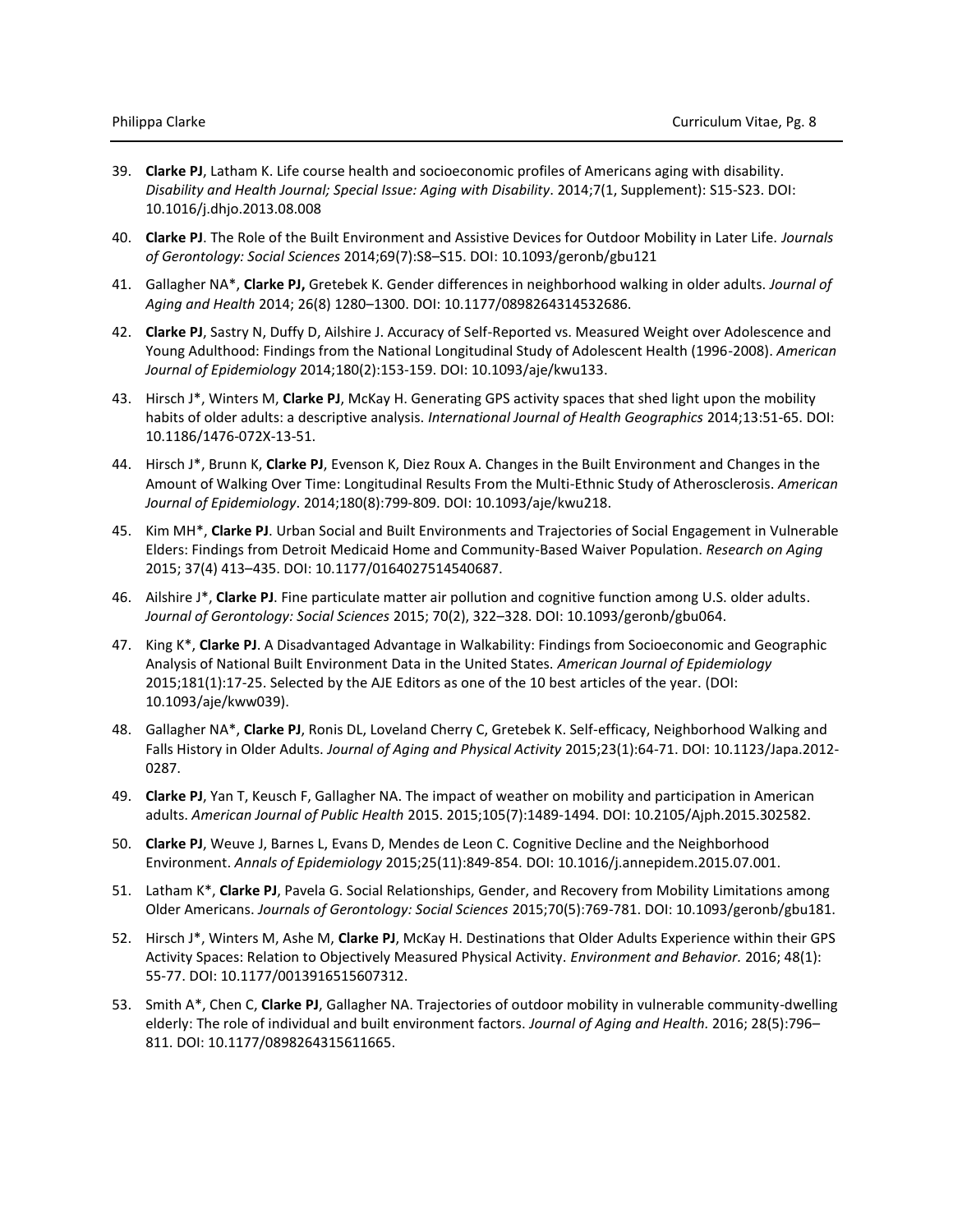- 54. Miguez JMN, **Clarke PJ**, Tate D, Coeli CM, Griep RH, Mendes da Fonseca MN, Santos I, Melo ECR, Chor D. Social mobility and subclinical atherosclerosis in a middle-income country: association of intra- and intergenerational social mobility with carotid intima-media thickness in the Brazilian Longitudinal Study of Adult Health (ELSA-Brasil). *Social Science and Medicine.* 2016;169:9-17. DOI: 10.1016/j.socscimed.2016.09.021.
- 55. Gallagher NA, **Clarke PJ**, Carr E**.** Physical Activity in Older Adults in a Combined Functional Circuit and Walking Program. *Geriatric Nursing* 2016;37(5):353-359. DOI: 10.1016/j.gerinurse.2016.04.017.
- 56. Lee H, Pantazis A, Cheng P, Jackson B, Dennisuk L, **Clarke PJ**, Lee JM. The association between adolescent obesity and disability incidence in young adulthood. *Journal of Adolescent Health* 2016; 59(4): 472-478. DOI: 10.1016/j.jadohealth.2016.05.015
- 57. Ailshire J, Karraker A, **Clarke PJ**. Neighborhood Social Stressors, Fine Particulate Matter Air Pollution, and Cognitive Function among Older U.S. Adults. *Social Science & Medicine* 2017;172:56-63. DOI: 10.1016/j.socscimed.2016.11.019.
- 58. Hirsch J, Winters M, **Clarke PJ,** Ste-Marie N, McKay HA. The Influence of Walkability on Broader Mobility for Canadian Middle Aged and Older Adults: An examination of Walk Score™ and the Mobility Over Varied Environments Score (MOVES). *Preventive Medicine* 2017;95:S60-S67. DOI: 10.1016/j.ypmed.2016.09.036.
- 59. Wagner AL\*, Keusch F, Yan T, **Clarke PJ**. The impact of weather on summer and winter exercise behaviors. *Journal of sport and health science*. 2019; 8(1):39-45.
- 60. Latham KE, **Clarke PJ**. Neighborhood disorder, perceived social cohesion, and social participation among older Americans: Findings from the National Health & Aging Trends Study (NHATS). *Journal of Aging and Health* 2018;30(1):3-26.
- 61. Brenner AB\*, **Clarke PJ**. Understanding socio-environmental contributors to racial and ethnic disparities in disability among older Americans. *Research on Aging.* 2017;40(2):103-130.
- 62. Leggett A, **Clarke PJ**, Zivin K, McCammon RJ, Elliott MR, Langa KM. Recent improvements in cognitive functioning among US adults: How much does increasing educational attainment explain? *Journals of Gerontology: Series B (Social Sciences).* 2019;74(3):536-45.
- 63. Verbrugge LM, Latham KE, **Clarke PJ**. Aging with disability for midlife and older adults. *Research on Aging* 2017;39(6):741-77.
- 64. Duchowny K\*, Peterson MD, **Clarke PJ**. Cut points for clinical muscle weakness among older Americans. *American Journal of Preventive Medicine* 2017;53(1):63–69.
- 65. Wing J\*, Skolarus L, **Clarke PJ**, Chunyang F, Burke J. The role of the environment in falls among stroke survivors. Archives of Gerontology and Geriatrics 2017;72:1-5.
- 66. **Clarke PJ**, Hirsch JA, Melendez R, Winters M, Sims Gould J, Ashe M, Furst S, McKay H. Snow and Rain Modify Neighborhood Walkability for Older Adults. *Canadian Journal on Aging* 2017;36(2):159-169.
- 67. Gomez-Lopez I\*, **Clarke PJ**, Hill A, Romero D, Goodspeed R, Berrocal V, Vydiswaran VGV, Veinot TC. Using Social Media to Identify Sources of Healthy Food in Urban Neighborhoods. *Journal of Urban Health,* 2017; 94(3):429-436.
- 68. Latham K, **Clarke PJ**. Linking Mastery across the Life Course to Mobility Device Use in Later Life. *Journals of Gerontology: Series B Social Sciences.* 2019;74(7):1222-32.
- 69. Duchowny KD\*, **Clarke PJ**, Peterson M. Muscle Weakness and Physical Disability in Older Americans: Longitudinal Findings from the U.S. Health and Retirement Study. *The Journal of Nutrition, Health & Aging.* 2018;22(4):501-507.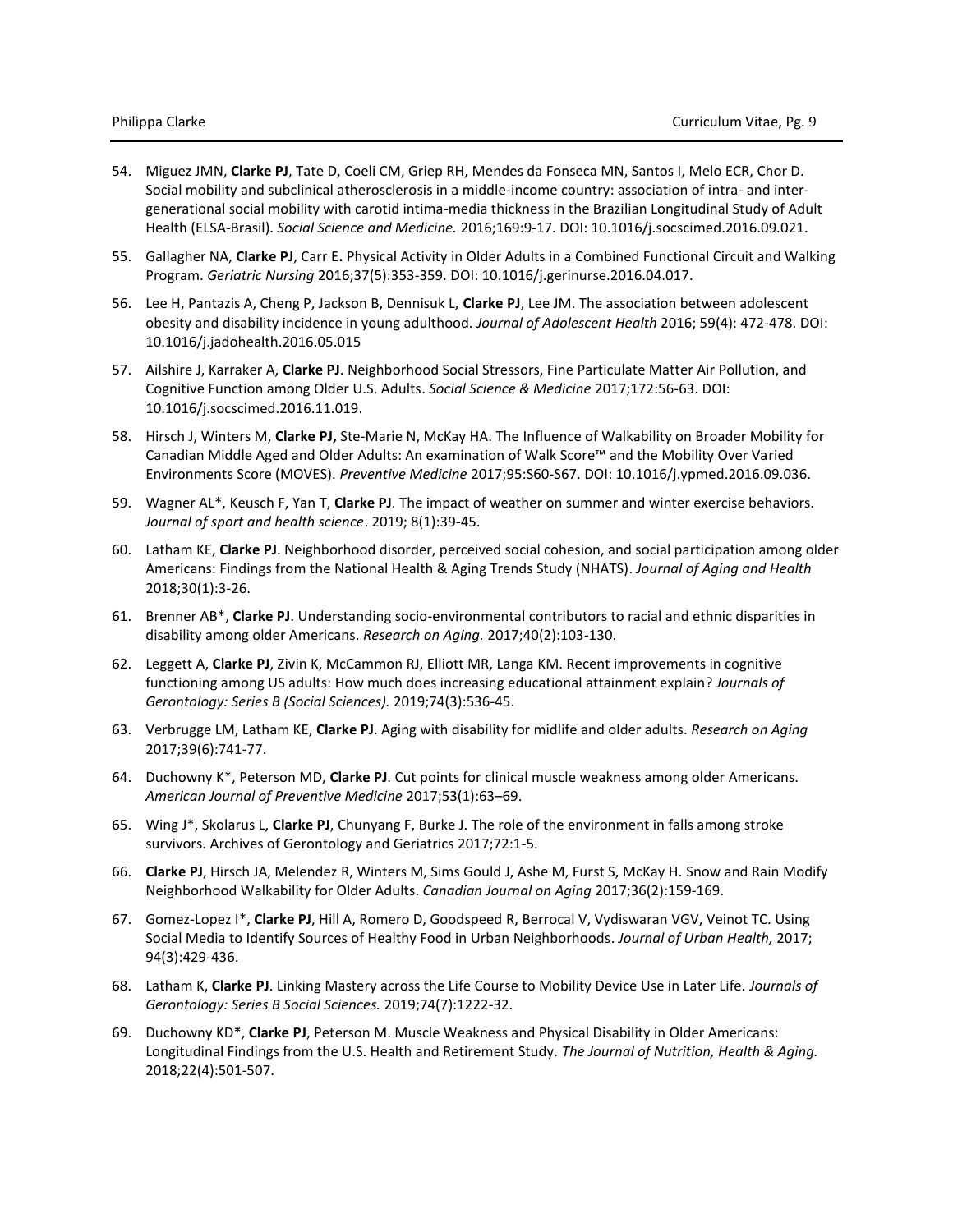- 70. Noppert GA\*, Yang Z, **Clarke PJ**, Ye W, Davidson P, Wilson ML. Individual- and Neighborhood-Level Contextual Factors are Associated with Mycobacterium Tuberculosis Transmission: Genotypic Clustering of Cases in Michigan, 2004-2012. *Annals of Epidemiology* 2017;27(6):371-376.
- 71. Hirsch J, Winters M, Sims-Gould J, **Clarke PJ**, Ste-Marie N, Ashe M, McKay HA. Developing a Comprehensive Measure of Mobility: Mobility Over Varied Environments Scale (MOVES). *BMC Public Health* 2017 May 25;17(1):513.
- 72. Noppert GA\*, Wilson M, **Clarke PJ**, Ye W, Davidson P, Yang Z. Race and Nativity are Major Determinants of Tuberculosis in the U.S.: Evidence of Health Disparities in Tuberculosis Incidence in Michigan, 2004-2012. *BMC Public Health.* 2017 Jun 2;17(1):538.
- 73. Novak N\*, Wang X, **Clarke PJ**, Hajat A, Needhm, B, Sanchez B, Rodriguez C, Castro-Diehl C, Golden S, Diez Roux A, Seeman TE. Diurnal salivary cortisol and nativity/duration of residence in Latinos: The Multi-Ethnic Study of Atherosclerosis. *Psychoneuroendocrinology.* 2017;85:179-189
- 74. Noppert GA\*, **Clarke PJ**. The Modern Profile of Tuberculosis: Developing the TB Social Survey to understand contemporary social patterns in tuberculosis. *Public Health Nursing* 2017;35:48-55.
- 75. Brenner AB\*, **Clarke PJ**. Difficulty and independence in shopping among older Americans: More than just leaving the house. *Disability and Rehabilitation* 2019; 41(2): 191–200.
- 76. Guimaraes JMN, Griep RH, **Clarke PJ,** Fonseca MJM, Barreto SM, Giatti L, . . . Chor D. (2018). Intragenerational social mobility and changes in blood pressure: Longitudinal analysis from the ELSA-Brasil Study. *American Journal of Hypertension* 2018; 31(6):672-8.
- 77. Hardy J, Veinot TC, Yan X, Berrocal VJ, **Clarke PJ**, Goodspeed R, Gomez IN, Romero D, Vydiswaran VGV. User Acceptance of Location-Tracking Technologies in Health Research: Implications for Study Design and Data Quality. *Journal of Biomedical Informatics*. 2018; 79:7-19.
- 78. Duchowny KD\*, **Clarke PJ**, Gallagher NA, Adams R, Rosso AL, Alexander NB. Using Mobile, Wearable, Technology to Understand the Role of Built Environment Demand for Outdoor Mobility. *Environment and Behavior*. 2019; 51(6) 671–688
- 79. Goodspeed R, Yan X, Hardy J, Vydiswaran VGV Berrocal V, **Clarke PJ**, Romero D, Gomez-Lopez I, Veinot T, Comparing the Data Quality of GPS Devices and Smartphones for Assessing Relationships between Place, Mobility, and Health: A Field Study. *JMIR Mhealth Uhealth* 2018; 6. 10.2196/mhealth.9771.
- 80. Twardzik E\*, Antonakos C, Baiers R, Dubowitz T, **Clarke P**, Colabianchi N.. Validity of Environmental Audits Using GigaPan® and Google Earth Technology. *International Journal of Health Geographics*. 2018;17:26.
- 81. Shen Y\*, **Clarke PJ**, Gomez-Lopez IN, Hill A, Romero D, Goodspeed R, Berrocal V, Vydiswaran V.G.V., Veinot TC. Using Social Media to assess the Consumer Nutrition Environment. *Public Health Nutrition.* 2019;22(2):257-64.
- 82. Lopez V\*, West B, **Clarke PJ,** Quentin, E, Eisenberg J. Latent variable modeling to develop a robust proxy for sensitive behaviors: application to latrine use behavior and its association with sanitation access in a Middle-Income Country. *BMC Public Health*, 2019;19:90. DOI: 10.1186/s12889-018-6373-x.
- 83. Twardzik E\*, Duchowny K, Gallagher NA, Alexander N, Strasburg D, Colabianchi N, **Clarke P**. What Features of the Built Environment Matter Most for Mobility? Using Wearable Sensors to Capture Real-Time Outdoor Environment Demand on Gait Performance. *Gait & Posture* 2019; 68:437-442.
- 84. Hegde ST\*, Wagner AL, **Clarke PJ**, Potter RC, Swanson RG, Boulton ML. Neighborhood Influence on Diphtheria-Tetanus-Pertussis Booster Vaccination. *Public Health*. 2019;167:41-49.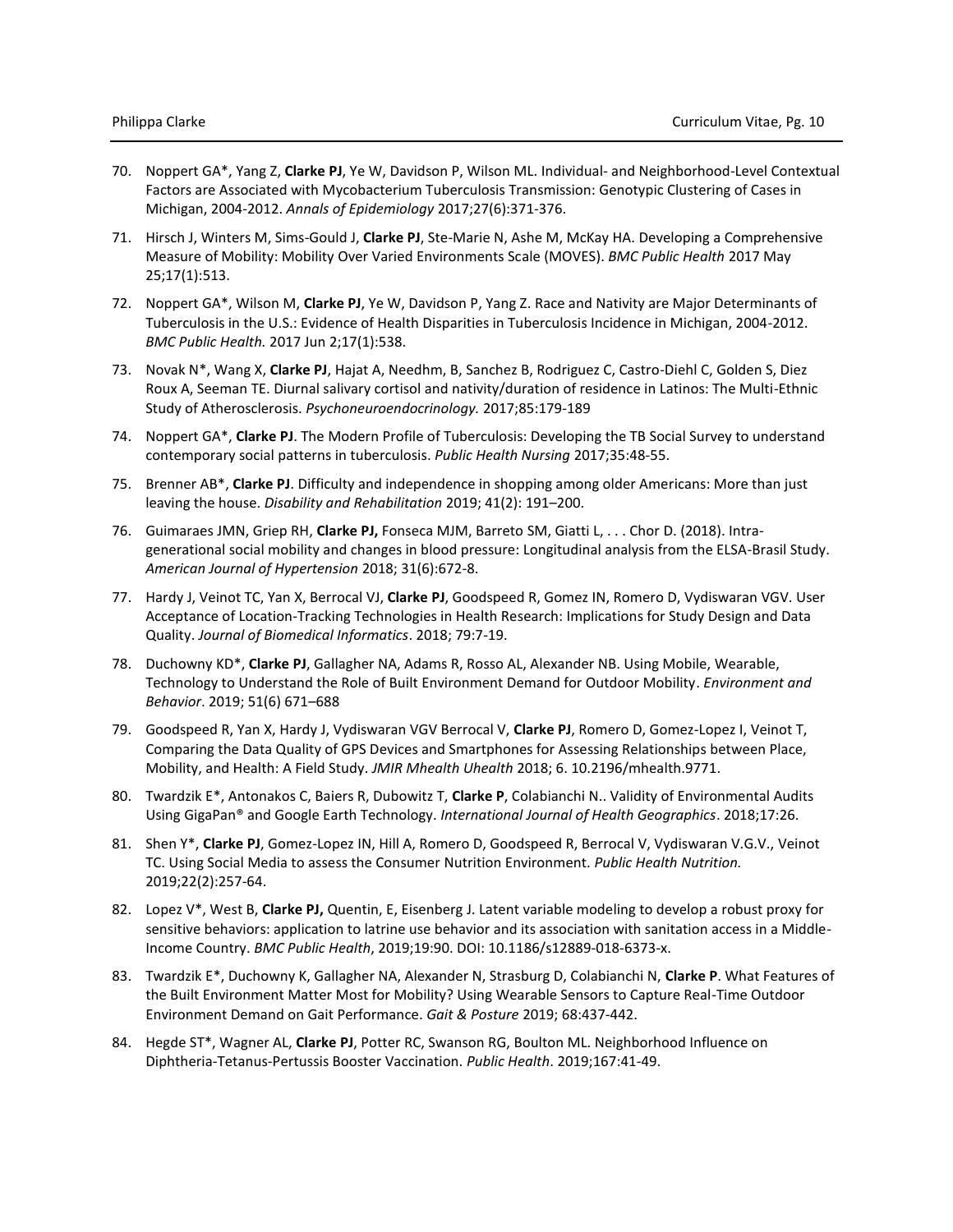- 85. **Clarke PJ**, Twardzik E, Meade MA, Peterson MD, Tate D. Social Participation among Adults Aging with Long-Term Physical Disability: The role of Socio-Environmental Factors. *Journal of Aging and Health.*  2019;31(10\_suppl):145S-168S.
- 86. Twardzik E\*, Judd S, Bennett A, Hooker S, Howard V, Hutto B, **Clarke PJ**, Colabianchi N. Walk Score and objectively measured physical activity within a national cohort. *J Epidemiol Community Health*. 2019;73(6):549-56.
- 87. Twardzik E\*, **Clarke PJ**, Elliott MR, Haley WE, Judd S, Colabianchi N. Neighborhood Socioeconomic Status and Trajectories of Physical Health-Related Quality of Life among Stroke Survivors. *Stroke*, 2019 Nov;50(11):3191- 7.
- 88. Urquhart A\*, **Clarke PJ**. US Racial/Ethnic Disparities in Childhood Asthma Emergent Health Care Use: National Health Interview Survey, 2013-2015. *Journal of Asthma.* 2020;57(5):510-520.
- 89. Vydiswaran VGV, Romero D, Zhao X, Yu D, Gomez-Lopez I, Lu JX, Iott BE, Baylin A, Jansen EC, **Clarke PJ**, Berrocal VJ, Goodspeed R, Veinot TC. Uncovering the relationship between food-related discussion on Twitter and neighborhood characteristics. *Journal of the American Medical Informatics Association*, 2020; 27(2): 254– 264.
- 90. Noppert GA\*, Yang Z, **Clarke PJ**, Davidson P, Ye W, Wilson ML. Contextualizing tuberculosis risk in time and space: Comparing time-restricted genotypic case clusters and geospatial clusters to evaluate the relative contribution of recent transmission to incidence of TB using nine years of case data from Michigan. *Annals of Epidemiology,* 2019;40:21-27.
- 91. Finlay J, Esposito M, Kim MH, Gomez-Lopez I, **Clarke P**. Closure of 'Third Places'? Exploring Potential Consequences for Collective Health and Wellbeing. *Health and Place*, 2019(60):102225.
- 92. Noppert GA\*, **Clarke PJ**, Hicken MT, Wilson M. Understanding the intersection of race and place: The case of tuberculosis in Michigan. *BMC Public Health*, 2019;19(1):1669.
- 93. Duchowny KD\*, Hicken MT, Glymour M, Hawthorne P, **Clarke P.** Life Course Trauma and Muscle Weakness in Older Adults by Gender and Race/Ethnicity: Results from the U.S. Health and Retirement Study. *Social Science and Medicine - Population Health* 2020. Published online ahead of print May 7, 2020; doi.org/10.1016/j.ssmph.2020.100587.
- 94. Noppert, GA, **Clarke PJ**. Making the invisible visible: the current face of tuberculosis in the United States. *Cities & Health*. Published online ahead of print June 23, 2020; DOI: 10.1080/23748834.2020.1769286.
- 95. Antonakos CL, Baiers R, Dubowitz T, **Clarke P,** Colabianchi N. Associations between body mass index, physical activity and the built environment in disadvantaged, minority neighborhoods: Predicted validity of GigaPan® imagery. *Journal of Transport Health.* 2020. Published online ahead of print May 3, 2020. doi.org/10.1016/j.jth.2020.100867.
- 96. Choi HJ, Steptoe A, Heisler M, **Clarke PJ**, Shoeni RF, Jivraj S, Cho TC, Langa KM. Comparison of Health Outcomes among High- and Low-Income Adults Aged 55 to 64 in the US vs England. *JAMA Internal Medicine*. 2020;180(9):1185–1193. doi:10.1001/jamainternmed.2020.2802
- 97. Finlay J,\* Esposito M, Tang S, Gomez-Lopez I, Sylvers D, Judd S, **Clarke PJ**. Fast-Food for Thought: Retail Food Environments as Resources for Cognitive Health and Wellbeing Among Aging Americans? *Health & Place* 2020;64(2) doi.org/10.1016/j.healthplace.2020.102379.
- 98. Harding AB, Glynn NW, Studenski SA, **Clarke PJ**, Divecha AA, Rosso AL. Inter-rater reliability of historical virtual audits using archived Google Street View imagery. *Journal of Aging and Physical Activity* 2020, Advance online publication. 10.1123/japa.2019-0331.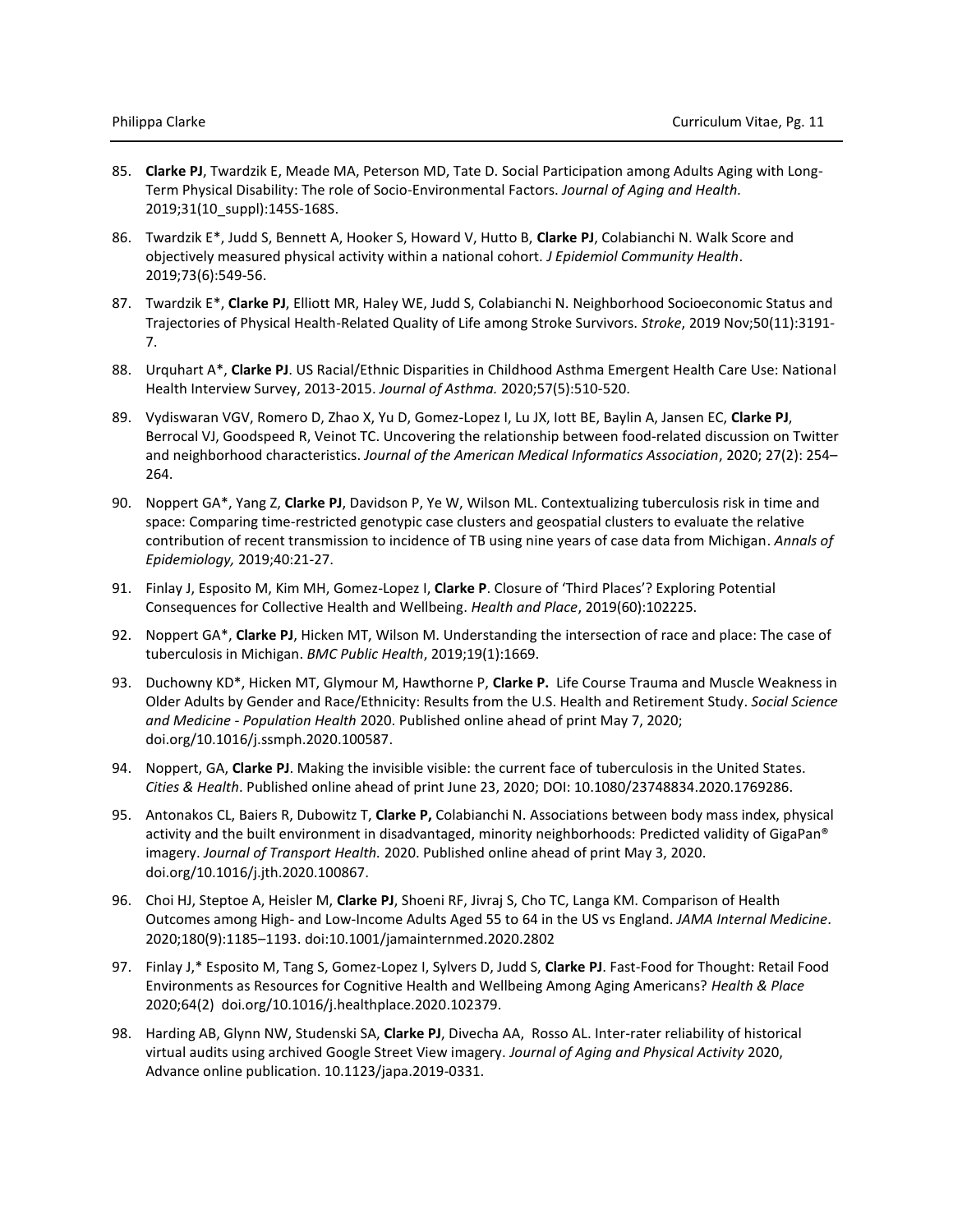- 99. Riedman E, Scott H, **Clarke PJ**; Meade MA, Forchheimer M; Tate, D. "Earth Angels" and Parking Spots: Qualitative Perspectives on Healthy Aging with Spinal Cord Injury. *Disability and Rehabilitation* 2020. Advance online publication. DOI: 10.1080/09638288.2020.1817987
- 100. Twardzik E,\* **Clarke PJ**, Judd S, Colabianchi N. Neighborhood Participation is Less Likely Among Older Adults with Sidewalk Problems. *Journal of Aging and Health* 2020. Advance online publication. DOI: 0898264320960966.
- 101. Abrams L,\* **Clarke PJ,** Mehta N. Work at Age 62: Expectations and Realizations among Recent Cohorts of Americans. *Aging and Society* 2020. Advance online publication doi:10.1017/S0144686X20001531.
- 102. Finlay J, Khan A, Gronlund C, Sol K, Jang J, Melendez R, Judd S, **Clarke P**. Weather Woes? Exploring Potential Links between Precipitation and Age-Related Cognitive Decline*. International Journal of Environmental Research and Public Health*. 2020;17(23):9011 doi:10.3390/ijerph17239011
- 103. Magee W, **Clarke PJ**. The effect of smoking on depressive symptoms. *Addictive Behaviors* 2021;112: 106641.
- 104. Mullins M\*, Wallner L, **Clarke PJ**, Uppal S, Cote M. Trends and racial disparities in aggressive end of life care for a national sample of women with ovarian cancer. *Cancer* 2021. Published online 25 February 2021 https://doi.org/10.1002/cncr.33488.
- 105. Rosso AL, Harding A, **Clarke PJ,** Studenski SA, Rosano Ca. Associations of neighborhood walkability and walking behaviors by cognitive trajectory in older adults. *The Gerontologist* 2021. Published January 11, 2021. https://doi.org/10.1093/geront/gnab005
- 106. Kim MH\*, **Clarke PJ**, Dunkle R. Urban Neighborhood Characteristics and the Spatial Distribution of Home and Community-based Services in Michigan Metropolitan Statistical Areas. *Research on Aging* 2021. Published online April 15, 2021. https://doi.org/10.1177/01640275211005079
- 107. Ruiz LD, Brown M, Li Y, Boots EA, Barnes L, Jason L, Zenk S, **Clarke PJ**, Lamar M. Neighborhood Socioeconomic Resources and Crime-Related Psychosocial Hazards, Stroke Risk, and Cognition in Older Adults. *International Journal of Environmental Research and Public Health* 2021, 18,5122. https://doi.org/10.3390/ijerph18105122
- 108. Stulenberg E, Twardzik E\*, Kim S, Hsu C, Xu Y, **Clarke PJ**, Morgenstern LB, Lisabeth LD. Association of Neighborhood Socioeconomic Status with Outcomes in Patients Surviving Stroke. *Neurology* 2021;96(21). DOI: https://doi.org/10.1212/WNL.0000000000011988
- 109. Mullins M\*, Ruterbusch J, **Clarke P**, Upal S, Cote ML, Wallner LP. Continuity of care and receipt of aggressive end of life care among women dying of ovarian cancer. *Gynecologic Oncology* 2021;162(1):148-153. DOI: /10.1016/j.ygyno.2021.04.024.
- 110. Jang BJ, Hicken MT, Mullins M, Esposito M, Sol K, Manly J, Judd S, Wadley V, **Clarke PJ**. Racial segregation and cognitive function among older adults in the United States: Findings from the REasons for Geographic and Racial Differences in Stroke (REGARDS) study. *Journals of Gerontology: Social Sciences (Series B)* 2021; Published online ahead of print June 17, 2021. DOI: 10.1093/geronb/gbab107 .
- 111. Finlay J, Esposito M, Li M, Khan AM, Gomez-Lopez I, Melendez R, Kobayshi LC, Colabianchi N, Judd SE, **Clarke PJ**. Can neighborhood social infrastructure modify cognitive function? A mixed-methods study of urbandwelling aging Americans*. Journal of Aging and Health.* 2021 33(9):772-785. DOI: 10.1177/08982643211008673.
- 112. Finlay J, Esposito M, Li M, Colabianchi N, Zhou H, Judd SE, **Clarke PJ.** Neighborhood Active Aging Infrastructure and Cognitive Function: A Mixed-Methods Study of Older Americans. *Preventive Medicine* 2021;150, 106669. Doi: 10.1016/j.ypmed.2021.106669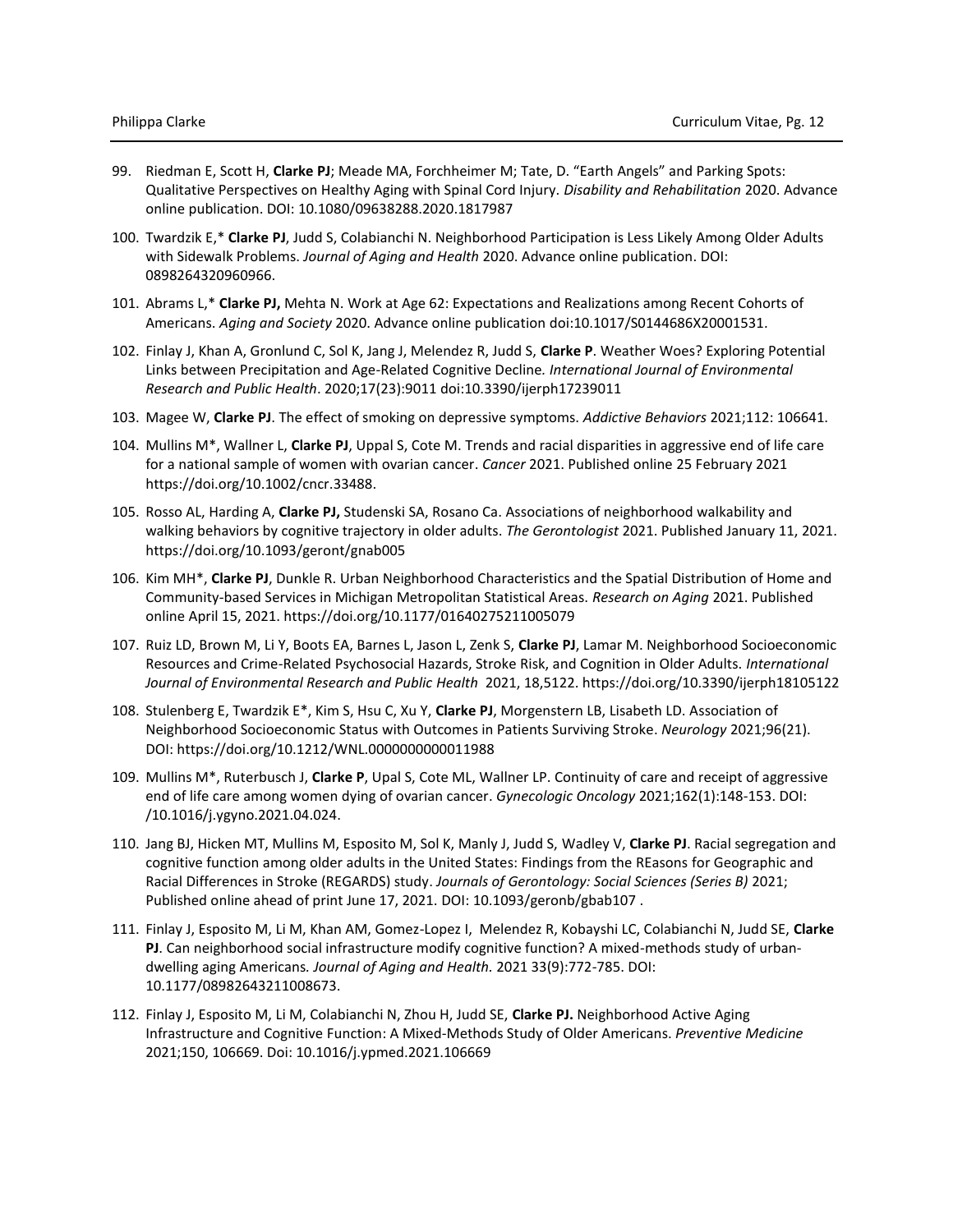- 113. Finlay J, Esposito M, Wu W, Li M, Judd S, **Clarke PJ**. Neighborhood cognitive amenities? A mixed-methods study of intellectually-stimulating places and cognitive function among older Americans. *Well-being, Space and Society* 2021. Published online 10 June 2021, DOI: 10.1016/j.wss.2021.100040.
- 114. Abrams L,\* **Clarke PJ,** Mehta N. Unmet Expectations About Work at Age 62 and Depressive Symptoms. *Journal of Gerontology: Social Sciences,* 2021. Published online ahead of print June 26, 2021. DOI: 10.1093/geronb/gbab113.
- 115. Khan AM,\* Finlay JM, **Clarke PJ**, Sol K, Melendez R, Judd S, Gronlund CJ. Association between Temperature Exposure and Cognition: A Cross-sectional Analysis of 20,687 Older Adults in the United States. *BMC Public Health* 2021;21(1484). DOI: 10.1186/s12889-021-11533-x.
- 116. Battle S\*, **Clarke PJ**. Inequities in Exposure to Neighborhood Vulnerability over Time: Findings from a National Sample of U.S. Adults. *Race and Social Problems* 2021, Published online July 20, 2021. DOI: https://doi.org/10.1007/s12552-021-09343-2.
- 117. Mullins M\*, Upal S, Ruterbusch J, Cote ML, **Clarke P**, Wallner LP. Physician influence on variation in receipt of aggressive end of life care among women dying of ovarian cancer. *Journal of Clinical Oncology: Oncology Practice*. 2021; Published online September 28, 2021. DOI: 10.1200/OP.21.00351
- 118. Mullins M\*, Bynum J, Judd S, **Clarke PJ.** Access to Primary Care and Cognitive Impairment: Results from a National Community Study of Aging Americans. *BMC Geriatrics* 2021; 21(580). https://doi.org/10.1186/s12877-021-02545-8
- 119. Magee W, **Clarke PJ**, Elliott MR, Sinkewicz M, Finlay JM. Who Looks on the Bright Side? Optimistic and Pessimistic Perceptual-Response Reflexes over American Adulthood. *Advances in Life Course Research* Published online ahead of print, November 17, 2021. https://doi.org/10.1016/j.alcr.2021.100452
- 120. Sylvers D\*, Hicken M, Esposito M, Manly J, Judd S, **Clarke PJ**. Walkable neighborhoods and Cognition: Implications for the design of Health Promoting Communities. *Journal of Aging and Health* (In Press).
- 121. Finlay J, Jang J, Esposito M, McClure L, Judd S, **Clarke PJ**. "My neighborhood is fuzzy, not hard and fast": Individual and contextual associations with perceived neighborhood boundaries among aging Americans. *Urban Studies* (Under Review).
- 122. Khan AM\*, Lin P, Kamdar N, Mahmoudi E, **Clarke PJ.** Longitudinal Association Between Neighborhood Environments and Cardiometabolic Morbidity in Adults Aging with Physical Disability: Findings from a National Cohort in the United States. *Disability and Health Journal*. (Under Review)
- 123. Twardzik E\*, **Clarke PJ,** Lisabeth L, Brown S, Colabianchi N. The Role of Community Context for Post-stroke Physical Activity. *Archives of Physical Medicine and Rehabilitation* (Under Review).
- 124. Carson T\*, West B, Zernicke R, **Clarke PJ**, Harlow S, Karvone C. Identifying Latent Classes of RED-S Consequences in A Sample of NCAA DI Female Cross Country Runners. *British Journal of Sports Medicine* (Under Review).
- 125. Twardzik E\*, **Clarke P**, Lisabeth L, Brown S, Hooker S, Judd S, Colabianchi N. The Relationship Between Environmental Exposures and Post-Stroke Physical Activity. *American Journal of Preventive Medicine* (Under Review).
- 126. Twardzik E\*, Colabianchi N, Duncan L, Lisabeth L, Brown S, **Clarke PJ**. "Well in in this neighborhood I have walked, not at all": Stroke survivors lived experience in the outdoor environment. *Social Science and Medicine*. (Under Review).
- 127. Yu W\*, Esposito M, Li M, **Clarke P**, Judd S, Finlay J. Neighborhood 'Disamenities': Local Barriers and Cognitive Function among Black and White Aging Adults. *American Journal of Health Promotion.* (Under Review)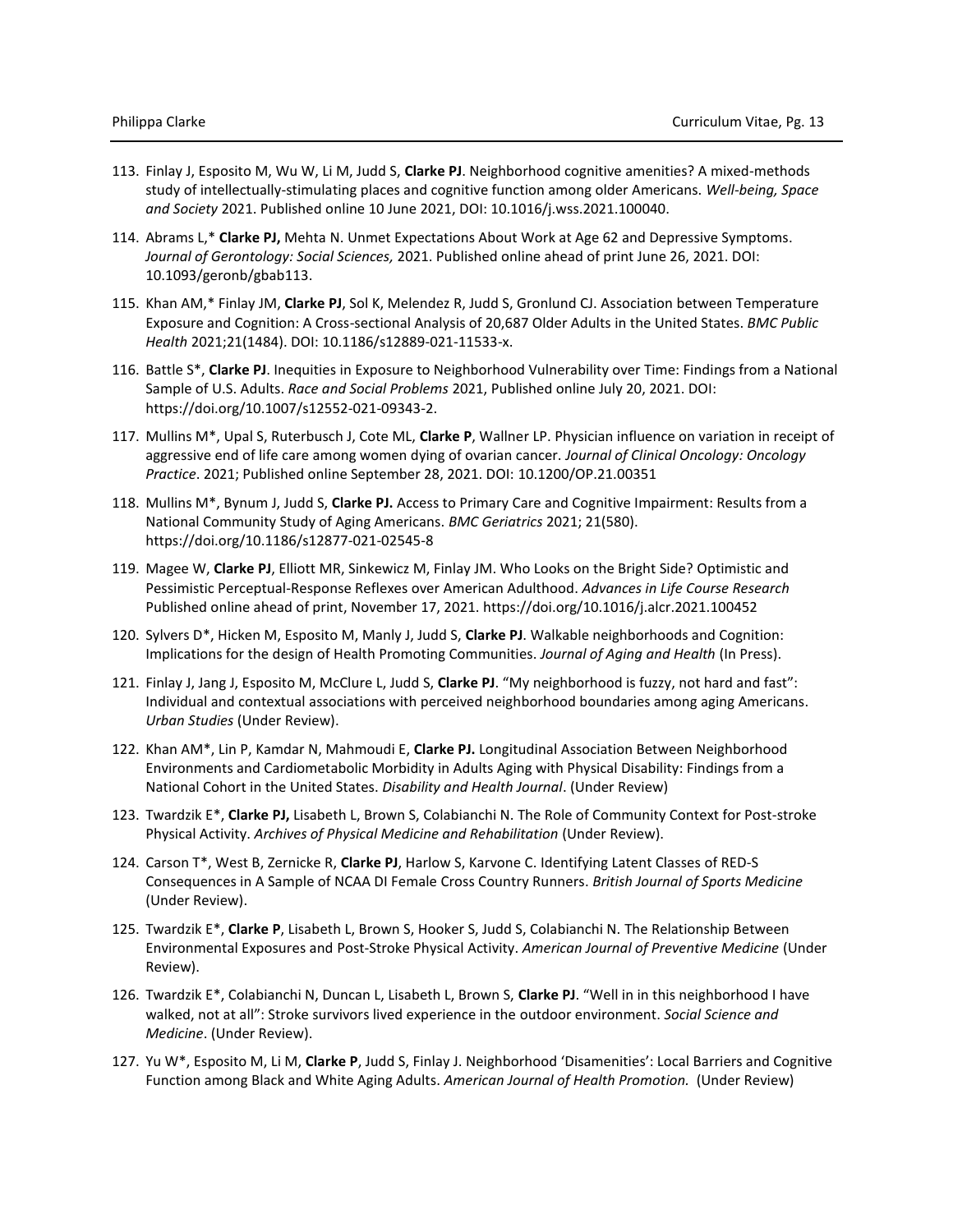- 128. Kalesnikava VA, **Clarke PJ**, Mukherjee B, Sen S, Mezuk B. Chronic psychosocial stress and HPA-axis stress reactivity: variations by race and socioeconomic status among adults at risk of diabetes. *Psychosomatic Medicine*. (Under Review)
- 129. Twardzik E\*, **Clarke PJ**, Lisabeth LL, Brown SH, Roth DL, Judd SE, Colabianchi N. Features of the Physical Environment and Post-Stroke Physical Quality of Life. *Journal of Epidemiology and Community Health* (Under Review).
- 130. Sinkewicz M, Rostant O, Zivin K, McCammon R, **Clarke PJ**. A Life Course View on Depression: Social Determinants of Depressive Symptom Trajectories Over 25 Years of Americans' Changing Lives. *Social Science and Medicine* (Under Review).
- 131. Finlay J, Langa K, **Clarke P**, Judd S, Esposito M. Cognability: An Ecological Theory of Neighborhoods and Cognitive Aging. Social Science and Medicine (Under Review).

### *Book Chapters*

- 1. Marshall VW, **Clarke PJ**. Facilitating the transition from employment to retirement. In: *Canada Health Action: Building on the Legacy. Papers commissioned by the National Forum on Health, Vol. 2. Determinants of Health: Adults and Seniors*. Ste Foy, Quebec: Editions MultiMondes, 1998, pp.171-211.
- 2. Ryff CD, Marshall VW, **Clarke PJ**. Linking the self and society in social gerontology: crossing new territory via old questions. In: CD Ryff and VW Marshall (Eds.), *The Self and Society in Aging Processes*. New York: Springer, 1999, pp.3-41.
- 3. Marshall VW, **Clarke PJ**. Theories of aging: Social. Pp. 621-630 in: James Birren (Ed.), *Encyclopedia of Gerontology*, 2nd Edition. London: Elsevier, Academic Press, 2007.
- 4. **Clarke PJ**, Smith J. Cross national disparities in disabilities. Pp. 251-272 in: TA Antonucci, JS Jackson (Eds.), *Annual Review of Gerontology and Geriatrics: Life Course Perspectives on Late Life Health Inequalities*. NY: Springer. 2009(29).
- 5. Marshall VW, **Clarke PJ**. Agency and social structure in ageing and life course research. Pp. 294-305 in: D Dannefer & C Phillipson (Eds.), *The Sage Handbook of Social Gerontology*. London: Sage. 2010.
- 6. **Clarke PJ**, Marshall VW, House JS, Lantz P. The social structuring of mental health over the adult life course: Advancing theory in the sociology of aging. *Reprinted in: Social Relations and Agency*, edited by C Kemp, VW Marshall and MP Cutchin, Volume 2 of MP Cutchin, CL Kemp and VW Marshall (Eds.), *Researching Social Gerontology*. London: Sage. 2013.
- 7. **Clarke PJ,** Twardzik E, D'Souza C, Meade MA. Aging with a Disability. Pp. 225-250 in: Lollar D, Froehlich-Grobe K, Horner-Johnson W (Eds.), *Public Health Perspectives on Disability: Science, Social Justice, Ethics, and Beyond*. New York: Springer 2020.
- 8. **Clarke PJ,** Twardzik E. The role of the built environment for healthy aging: Barriers and enablers. Pp. 115-130, in: K Ferraro & D Carr (Eds.), *Handbook of Aging and the Social Sciences, 9th Edition*. London: Elsevier. 2021.

#### *Other Publications, Reports and Data*

Ballantyne P, Marshman J, **Clarke PJ**, Victor C. *Use of Medicines by Community Dwelling Elderly in Ontario*. McMaster University, Social and Economic Dimensions of an Aging Population (SEDAP) Working Paper Series, 2003, No. 103.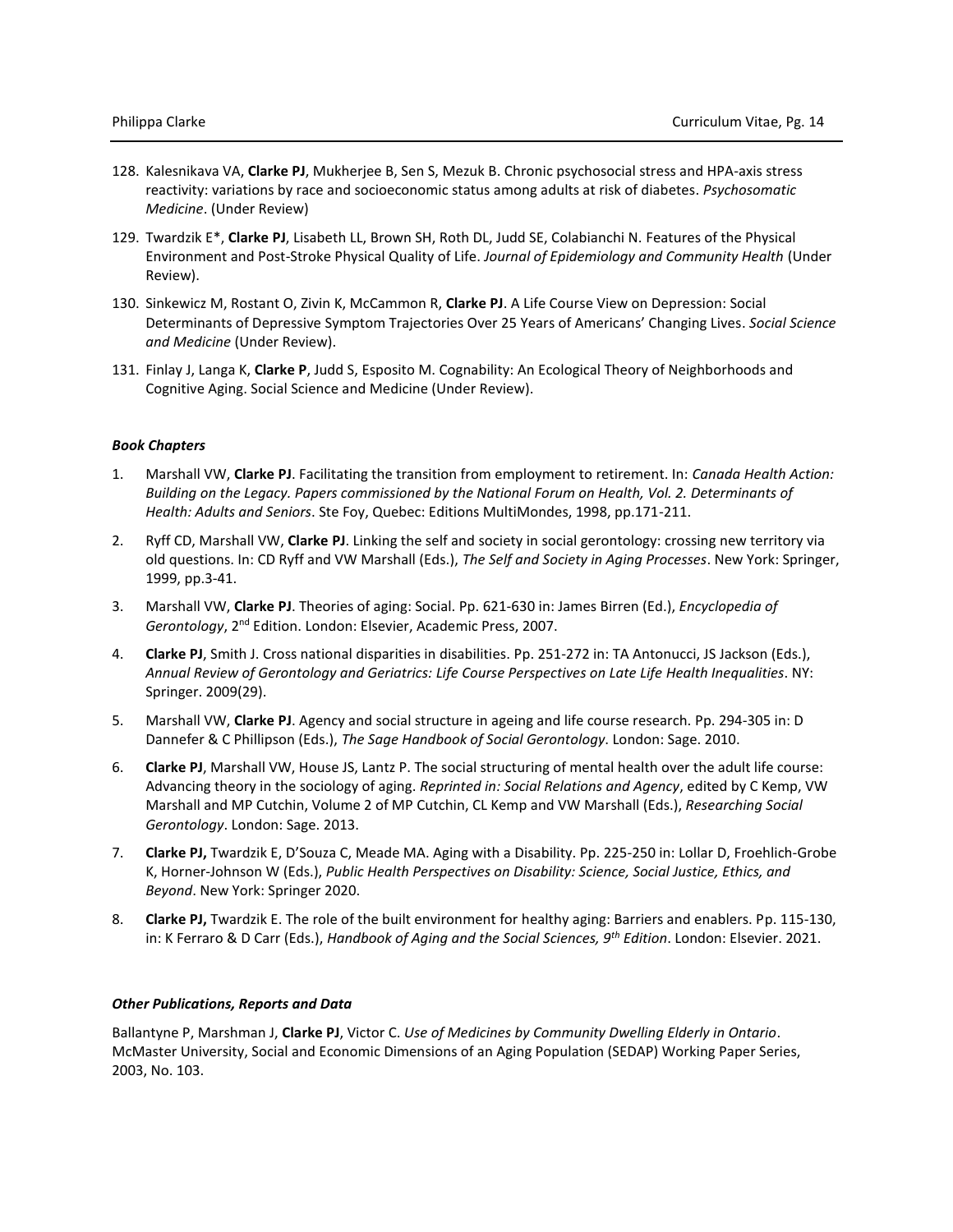**Clarke PJ**, O'Campo P, Wheaton B. *Data Sparseness in Contextual Population Health Research: Effects of Small Group Size and Cluster Analysis on Linear and Non-Linear Multilevel Models*. Proceedings of Statistics Canada Symposium 2006: Methodological Issues in Measuring Population Health. Ottawa: Statistics Canada. 2007. Catalogue no. 11-522-XIE

*A Vision for Michigan: Strategic Plan for Heart Disease and Stroke — 2009-2014*. Lansing, MI: Michigan, Department of Community Health, Division of Chronic Disease and Injury Control, Cardiovascular Health, Nutrition and Physical Activity Section. June 2009. (Contributing Panel Member)

Smith J, Fisher G, Ryan L, **Clarke PJ**, House J, Weir D. *HRS Psychosocial and Lifestyle Questionnaire 2006-2010: Documentation Report.* (2013) Institute for Social Research, University of Michigan

Veinot, T.C., Goodspeed, R., **Clarke, PJ,** Reddy, S.S., Gomez-Lopez, I.N., Okullo, D. (2017). Information and Education Environment. *Neighborhood Effects: Community Characteristics and Health in Metropolitan Detroit.* Veinot, T.C., Clarke, P.J., Data Driven Detroit, Goodspeed, R., Okullo, D., Yan, X., Gomez-Lopez, I.N (eds.). Ann Arbor, MI: University of Michigan Libraries doi:10.7302/Z2GH9FV9. Available from: https://deepblue.lib.umich.edu/data/concern/generic\_works/3f462547h.

**Clarke PJ**. *National Neighborhood Data Archive*. Interuniversity Consortium for Political and Social Research. Available at:<https://www.openicpsr.org/openicpsr/nanda>

# **INVITED TALKS**

"The Role of the Built and Social Environment for Cognitive Function in Older Adults." *Michigan Center for Contextual Factors in Alzheimer's Disease Seminar*. January 5, 2021.

"The Role of the Built Environment for Mobility Disability and Cognitive Function in Older Adults." *Rush University Alzheimer's Disease Center– Neuroepidemiology Seminar:* Alternative Approaches to Considering Cognition. December 3, 2020.

"Using the ICF to Understand the Role of the Built Environment for Participation in Adults Aging with Physical Disabilities". Preconference Workshop "*Examining Health Equity using the International Classification of Functioning, Disability and Health throughout the lifespan*". Annual Meeting of the American Public Health Association. San Diego, CA. November 10, 2018

"The Built Environment and Disability Progression". *Healthy Aging and Disability Research Center: State of the Science Webinar*. Seattle, WA. October 18, 2017.

"Neighborhoods and Health over the Life Course: Cumulative or Lagged Exposures?" *A Life Course Approach to Neighbourhood Effects Seminar*. University College London, UK. 28-29th June, 2017

"Optimizing Independence in Later Life: New Methods for Modeling the Urban Built Environment". *Michigan Program in Survey Methodology Sponsors Program Executive Briefing*. Ann Arbor, MI. October 14, 2016

"Population Disability in an Environmental Context". *Minnesota Population Center*. Minneapolis, MN. December 1, 2014.

"Creating Sustainable Change for Healthy Aging". 2014 Leon and Josephine Winkelman Memorial Lecture, *University of Michigan School of Social Work*. Ann Arbor, MI. February 15, 2014. (Invited Panel Member)

"Specifying the Role of the Environment in the Disablement Process". Presented at the *NHATS Early Results Workshop and 2013 TRENDS Network Meeting*. Ann Arbor, MI. May 18, 2013.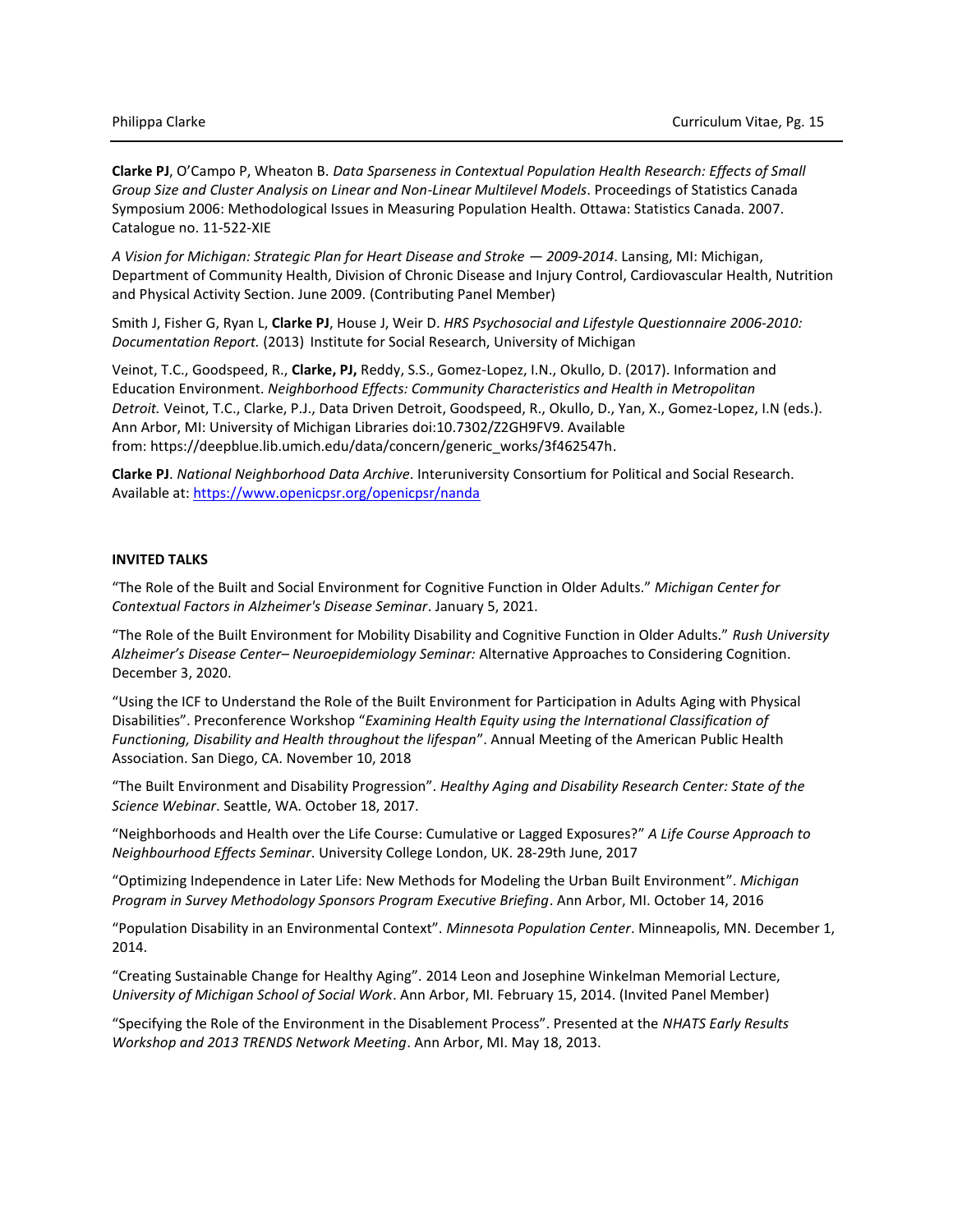"Life course health and social economic profiles of Americans aging with disability". *Aging with a Disability: Demographic, Social, and Policy Considerations*, a Conference Sponsored by the Administration on Aging and the National Institute on Disability and Rehabilitation Research. Washington, DC. May 17-18, 2012.

"Good Places to Grow Old: Does your Neighbourhood Influence your Health?" Presented at the *Canadian Institutes of Health Research Café Scientifique*. Toronto, Canada. June 8, 2011.

"Mobility and Physical Activity in the Urban Built Environment: Population-based Insights and Methodological Advances". Presented at the 39th *Annual Scientific Meeting of the Canadian Association on Gerontology*. Montreal, Canada, December 3, 2010. (Invited Symposium – Chair).

"Optimizing Independence in Later Life: The Role of the Urban Built Environment". Presented at the *Toronto Rehabilitation Institute 6th Annual Research Day*. Toronto, Canada, November 26, 2010. (Invited Keynote Speaker)

### **SELECTED PRESENTATIONS**

(\*Denotes Student/Trainee presentations)

"What determines vulnerability to neighborhood walkability in older adults?" Rosso A, Clarke PJ. *Gerontological Society of America's 73rd Annual Scientific Meeting*, November 10-13, 2021.

\*"Neighborhood Environment and Cardiometabolic Disease in Individuals Aging with Physical Disability". Khan A, Bynum J, Mahmoudi E, Clarke PJ. Khan A, Bynum J, Mahmoudi E, Clarke PJ. *Gerontological Society of America's 73rd Annual Scientific Meeting*, November 10-13, 2021.

\*"Stroke survivors lived experience navigating the outdoor built environment." Twardzik E, Duncan L, Lisabeth L, Brown S, Colabianchi N, Clarke P. *American Public Health Association's 2021 Annual Meeting and Expo*, Oct. 25, 2021.

\*"Place and Continuity of Health Care: Individual and neighborhood factors associated with care continuity in individuals aging with acquired physical disability." Khan A, Bynum J, Mahmoudi E, Clarke PJ. *American Public Health Association's 2021 Annual Meeting and Expo*, Oct. 21, 2021.

\*"Social integration among adults aging with spinal cord injury: The role of features in the home and community environment". Tan N, Meade M, Forshcheimer M, Tate D, Clarke PJ. Health Promotion and Disease Prevention for People with Disabilities (organized jointly with the Disability section). *American Public Health Association's 2021 Annual Meeting and Expo*, Oct. 26, 2021.

\*"Pedestrian-friendly features at neighborhood crossings are associated with higher physical quality of life post stroke." Erica Twardzik, Philippa Clarke, Lynda Lisabeth, Susan Brown, David Roth, and Natalie Colabianchi. *American Public Health Association's 2021 Annual Meeting and Expo*, Oct. 22, 2021.

\*"COVID-19, disability and the ICF: Standardizing language to promote an inclusive public health response with people with disability". Meshesha H, Jones M, Clarke P, Traci M. *American Public Health Association's 2021 Annual Meeting and Expo*, Oct. 22, 2021.

\*"Individual- and Neighborhood-Level Characteristics Associated with Continuity of Care Amongst Adults with Cerebral Palsy or Spina Bifida Authors. Khan A, Bynum J, Mahmoudi E, Clarke P. 2021 *AcademyHealth Annual Research Meeting* (Virtual), June 14, 2021.

"Cognability: An Ecological Model of Cognitive Function and Neighborhood Design". Finlay J, Esposito M, Clarke PJ. *Alzheimer's Association International Conference (AAIC).* (Virtual) July 26-30, 2021.

"How barriers and facilitators in the community environment shape opportunities for healthy aging with disability". Clarke P, Tan N, Forchheimer M, Charara L, Wolgat E, Meade M, Tate D. Presented at the *Gerontological Society of America's 72nd Annual Scientific Meeting*, Online, November 4-7, 2020.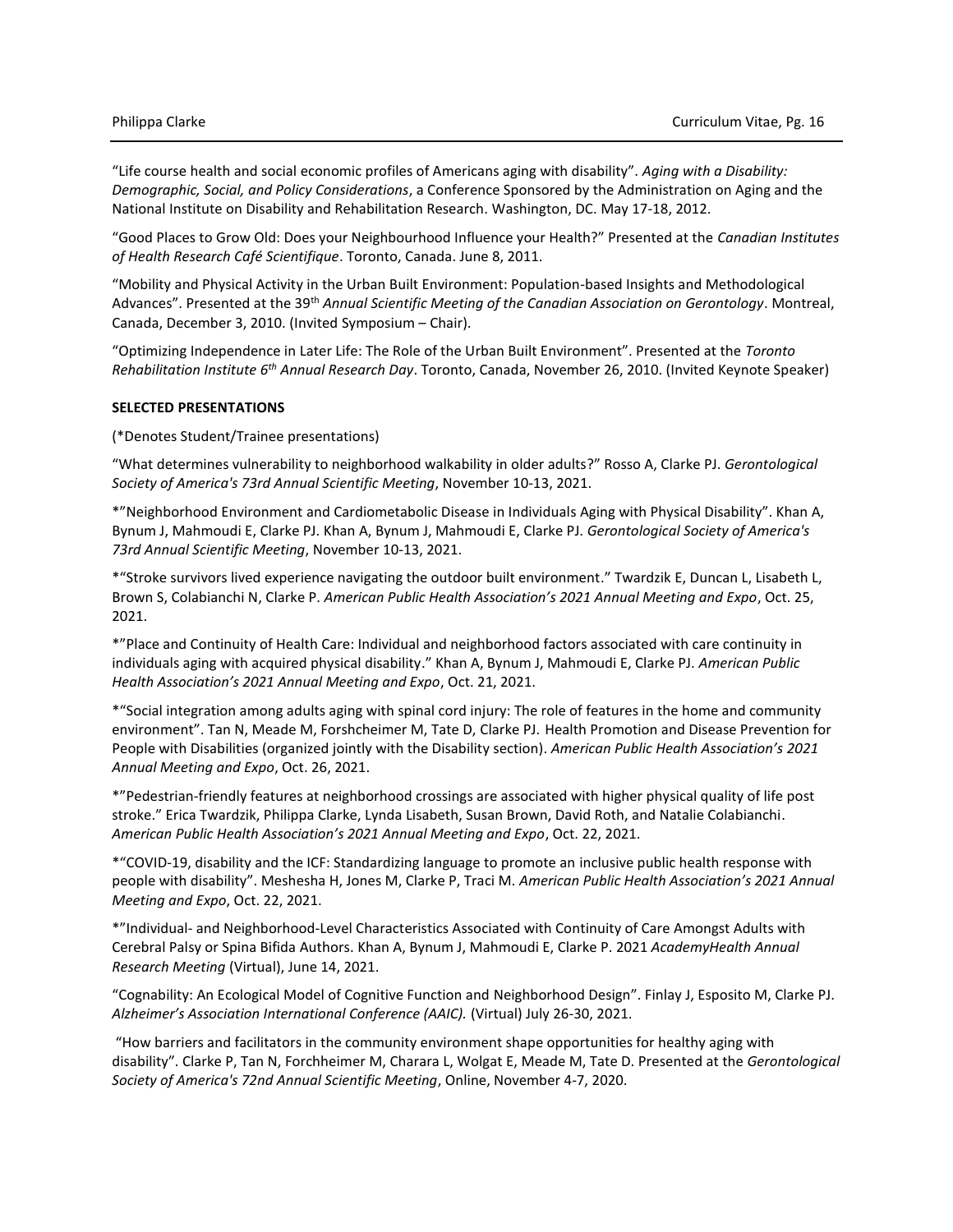"Parks and Safety: How Cognitive Decline May Impact Access and Perception. Clarke P, Finlay J, Esposito M, Khan A, Sylvers D. Presented at the *Gerontological Society of America's 72nd Annual Scientific Meeting*, Online, November 4-7, 2020.

\* "Rushing to Cross the Street: The Role of Crossings on Outdoor Mobility among Stroke Survivors". Twardzik E, Clarke PJ, Lisabeth L, Brown S, Colabianchi N. Presented at the Annual Meeting of the *American Public Health Association*, Online. October 24-28, 2020.

\*"Health Literacy and Health Status of Deaf Adults in the US". Tan N,\* Pike J, Clarke PJ. Presented at the Annual Meeting of the *American Public Health Association*, Online. October 24-28, 2020.

"The impact of COVID-19 measures on people with disability as mapped within the ICF framework". Jones M, Clarke P, Neiuwenhuijsen E, Meshesha HS, Traci MA, Napel TH, de Kleijn-de Vrankrijker M. Presented at the Annual Meeting of the *World Health Organization's Family of International Classifications Network*. Online October 19-24, 2020.

"Can Neighborhood and Local Environments Modify Cognitive Decline? Findings from the REGARDS Study" (Symposium). P Clarke, Finlay J. Presented at the *Gerontological Society of America's 71st Annual Scientific Meeting*, in Austin, Texas, 13-17, 2019.

"Winter Woes? Impact of Snow, Sleet, and Rain on Age-Related Cognitive Decline." Finlay J, Clarke P, Khan A, Gronlund C. Presented at the *Gerontological Society of America's 71st Annual Scientific Meeting*, in Austin, Texas, 13-17, 2019.

"Environmental Factors Associated with Healthy Aging After Spinal Cord Injury." Clarke P, Riedman E, Scott H, Forchheimer M, Meade M, Tate D. Presented at the 96th annual conference of the American Congress of Rehabilitation Medicine, November 2019 (Published abstract in *Archives of Physical Medicine and Rehabilitation*. 2019 Oct 1;100(10):e72.)

"Individual and Joint Effects of Mobility Aid Use and Sidewalk Problems on the Frequency of Neighborhood Engagement." Erica Twardzik, Philippa Clarke, Suzanne Judd, Natalie Colabianchi. Presented at the *Annual Meeting and Expo of the American Public Health Association (APHA),* Nov. 2-6, 2019 Philadelphia, PA.

"The Role of Neighborhood Deprivation in Stroke Risk in Two Countries: France and the United States." Judd, S. E., Howard, G., Howard, V. J., Soliman, E. Z., Clarke, P. J., Colabianchi, N., . . . Samieri, C. Presented at the International Stroke Conference, Honolulu, Hawaii, Feb 2-8, 2019. Abstract WP520: *Stroke, 50*, 2019.

\*"Race/Ethnic Disparities in Cognitive Decline: The Role of Organizational Resources in Neighborhoods". Min Hee Kim, Philippa Clarke, Ruth Dunkle. Presented at the 70th Annual Scientific Meeting of the *Gerontological Society of America.* Boston, Massachusetts, November 15, 2018.

\*"The Influence of Life Course Social Adversity on Grip Strength Trajectories in Older Adults. Kate Duchowny, Philippa Clarke. Presented at the 70th Annual Scientific Meeting of the *Gerontological Society of America.* Boston, Massachusetts, November 17, 2018.

"Neighborhood Environments and Racial Disparities in Cognitive Decline With Age". Joy Jang, Robert Melendez, Min Hee Kim, Suzanne Judd, Virginia Wadley, Natalie Colabianchi, Jennifer Manly, Philippa Clarke. Presented at the 70th Annual Scientific Meeting of the *Gerontological Society of America*. Boston, Massachusetts, November 15, 2018.

\*"Which Features of the Built Environment Matter Most for Mobility? Using Wearable Sensors to Capture Real-Time Outdoor Environment Demand for Mobility". Erica Twardzik, Philippa Clarke, Nancy A. Gallagher, Kate Duchowny, Natalie Colabianchi, Neil Alexander. Presented at the *Annual Meeting and Expo of the American Public Health Association (APHA),* Nov. 10 - Nov. 14, 2018. San Diego, CA.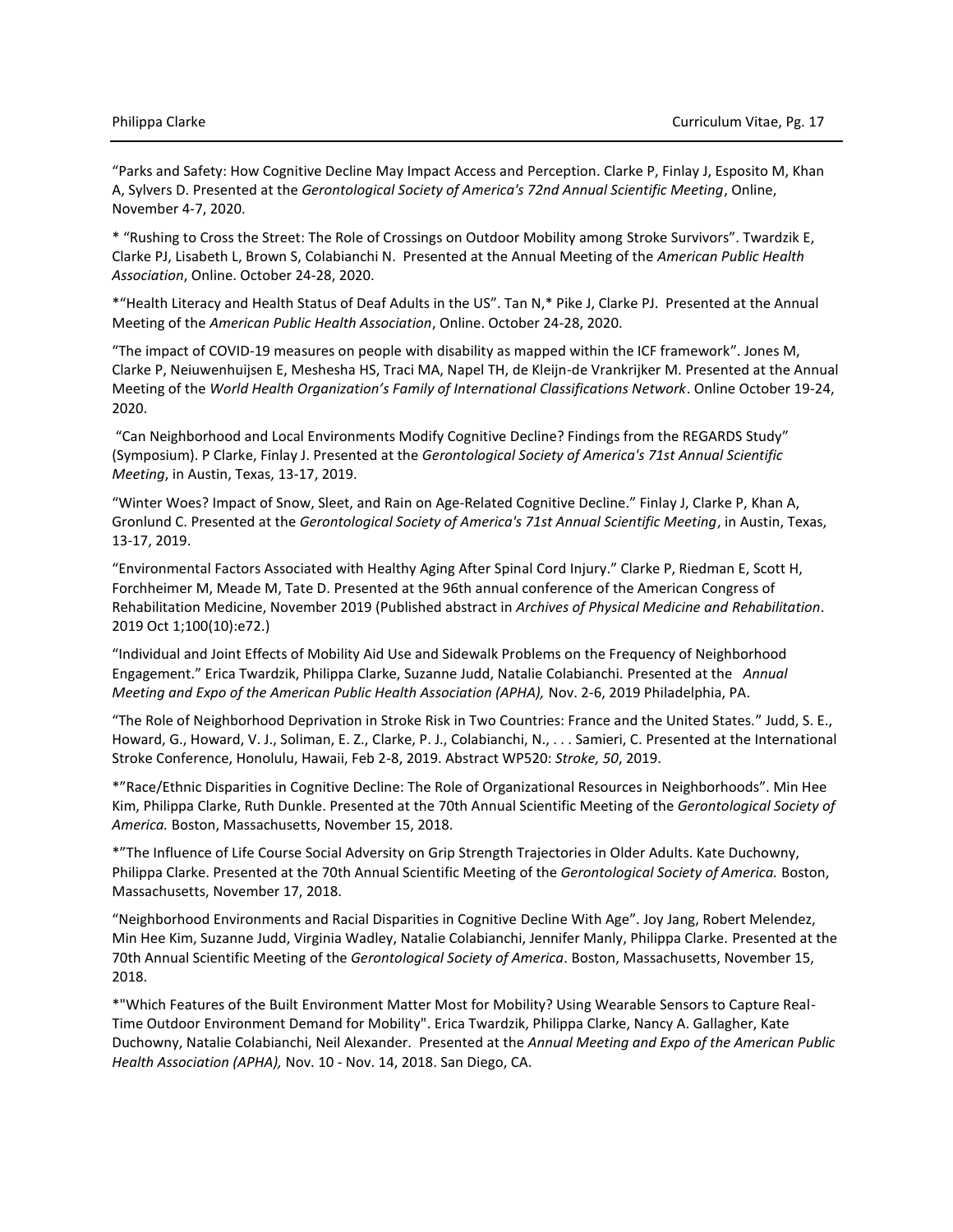"Bacon Bacon Bacon": Food-related tweets and sentiment in metro Detroit. V.G.Vinod Vydiswaran, Daniel M. Romero, Xinyan Zhao, Deahan Yu, Iris Gomez-Lopez, Jin Xiu Lu, Bradley Iott, Ana Baylin, Philippa Clarke, Veronica Berrocal, Robert Goodspeed, Tiffany Veinot. In Proceedings of the *12th International AAAI Conference on Web and Social Media (ICWSM*), 2018.

\*"Effects of Neighborhood Socioeconomic Status on Changes in Quality of Life among Stroke Survivors". Twardzik E, Clarke PJ, Judd SE, Colabianchi N. Pesented at the Annual Meeting of the *American Public Health Association*. November 4-8, 2017. Atlanta, GA.

"Optimistic Positivity and Pessimistic Negativity Among American Adults: Effects of Birth-Cohort, Age, Gender, and Race" Magee W, Clarke PJ, Sinkewicz M, Elliott MR. Presented at the Annual Meeting of the *American Sociological Association*, Montreal, Canada. August 12, 2017

"Social mobility and changes in blood pressure: longitudinal analysis from the Brazilian Longitudinal Study of Adult Health (ELSA-Brasil)". Guimarães J, Clarke PJ, Chor D. Presented at the 50th Annual Meeting of the *Society for Epidemiologic Research*. Seattle, WA. June 20, 2017.

"Regional Differences in Stroke Mortality and Incidence in the United States: Sodium Intake, Socioeconomic Status and Race." Judd SE, Clarke PJ, Samieri C, Howard G, Lakkur S, Howard V, Lackland D, Soliman E, Colabianchi N. Presented at the 26th *Annual European Stroke Conference*, Berlin, Germany, May 24-26, 2017.

\*"Understanding the Detroit Disparity in Tuberculosis: Interactions of Race and Nativity." Noppert GA, Clarke P. Presented at the 2017 Annual Meeting of the *Population Association of America*. Chicago, IL. April 2017,

"Function and Self-Rated Health: The Role of Optimism." Gallagher NA, Clarke PJ, Elliott MR, Sinkewicz M, & Magee W. Presented at the Annual Scientific Meeting of the *Gerontological Society of America*. New Orleans, LA. November 16-20, 2017.

"Optimism and All-Cause Mortality in a Nationally Representative Prospective Cohort of US Adults." Sinkewicz M, Clarke PJ, Magee W, Elliott MR. Presented at the Annual Scientific Meeting of the *Gerontological Society of America*. New Orleans, LA. November 16-20, 2017.

\*"Drivers of *Mycobacterium tuberculosis* Transmission in the U.S. Context: The Effects of the Neighborhood on U.S.-born populations". Noppert GA, Yang Z, Clarke P, Wilson ML. Presented at the 2016 Annual Meeting of the *Society for Epidemiologic Research*. June, 2016, Miami, Florida.

\*"Geographic Variations in Services for Long-Term Care Needs: Evidence from the State of Michigan between 1999-2013." Kim, MH, Clarke PJ. Presented at the 2016 Annual Meeting of the *Population Association of America*. March 30, 2016. Washington, DC.

\*"The Influence of Walkability on Broader Mobility for Canadian Older Adults: an examination of Walk Score and the Mobility Over Varied Environments Index (MOVE-I)". Hirsch JA, Winters M, Clarke PJ, Ste-Marie N, McKay HA. Presented at the Active Living Research Conference. February 2016, Florida.

\*"Racial Differences in the Prevalence of Falls among Stroke Survivors". Wing, JJ, Skolarus, LE, Clarke, PJ, Feng, C, Burke, JF. Presented at the International Stroke Conference, February 2016, Los Angeles, CA.

\*"Weakness in Older Americans: Sex/Race-specific Cutpoints and Prevalence Estimates from the Health and Retirement Study". K Duchowny, M Peterson, PJ Clarke. Presented at the 68<sup>th</sup> Annual Meeting of the Gerontological Society of America. November, 2015, Orlando, FL.

"The Social and Economic Dynamics of Optimism and Hopelessness over American Adulthood." Clarke P, Magee W, Gallagher NA, Hauschildt K, Smith J, Burgard S. Presented at the 68<sup>th</sup> Annual Meeting of the Gerontological Society of America. November, 2015, Orlando, FL.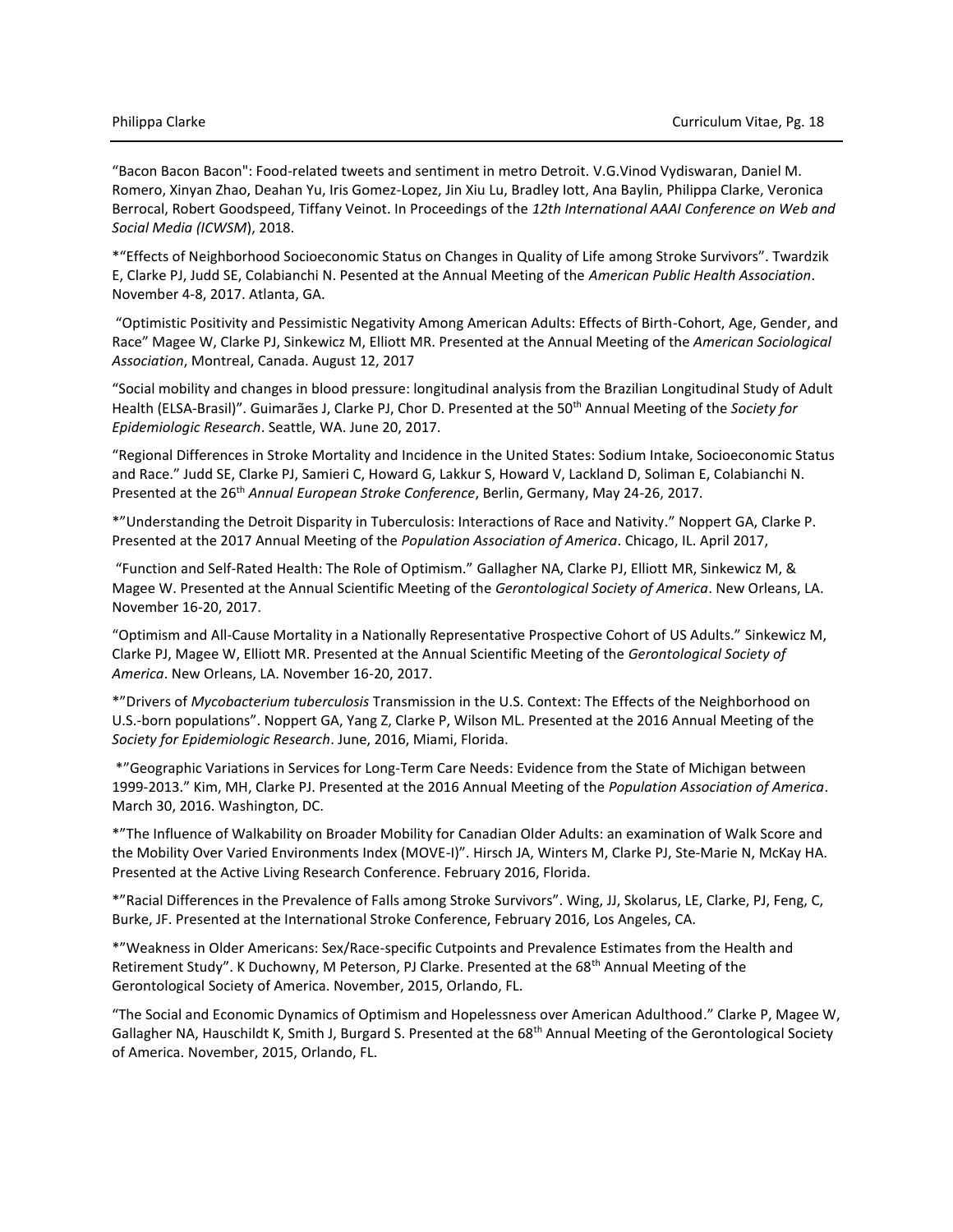\*"Cohort Differences in Cognitive Functioning: How Much Do Demographics, Education, and Health Explain?" Leggett AN, Clarke PJ, Zivin K, McCammon RJ, Elliot MR, Langa KM. Presented at the 68<sup>th</sup> Annual Meeting of the Gerontological Society of America. November, 2015, Orlando, FL.

\* "Sick in the City: Patterns and Predictors of TB Disease in Detroit" Noppert GA, Clarke PJ, Yang Z, Wilson ML. Presented at the Conference: Reimagining Health in Cities: New Directions in Urban Health Research, Drexel University School of Public Health, October 2015, Philadelphia, PA.

\* "Why We Should Still Worry About Tuberculosis in the U.S.: Evidence of health disparities in TB incidence in Michigan, 2004-2012". Noppert GA, Wilson ML, Clarke PJ, Ye W, Davidson P, Yang Z. Presented at the 2015 Annual Meeting of the Society for Epidemiologic Research. June 2015. Seattle, WA.

"Aging with Disability among Midlife and Older Adults". Verbrugge LM, Latham KE, Clarke PJ. Presented at the 2015 Annual Meeting of the *Population Association of America*. May 1, 2015. San Diego, CA

"The Impact of Weather on Mobility and Independence in Older Americans". Clarke PJ, Yang T, Keusch F. Presented at the 67<sup>th</sup> Annual Scientific Meeting of the *Gerontological Society of America*. November 7, 2014. Washington, D.C.

\*"Profiles of Clients in Medicaid 1915(C) Home and Community-Based Waivers: Urban and Rural differences" Kim MH, Clarke PJ. Presented at the 67<sup>th</sup> Annual Scientific Meeting of the *Gerontological Society of America*. November 6, 2014. Washington, D.C.

"A Life Course View on Depression: Trajectories and Typologies Over 25 years of American's Changing Lives" Rostant O, Clarke PJ, McCammon RJ, Sinkewicz M, Zivin K. Presented at the 67<sup>th</sup> Annual Scientific Meeting of the *Gerontological Society of America*. November 9, 2014. Washington, D.C.

"Does the Neighborhood Environment Modify Genetic Risk for Cognitive Decline?" Clarke PJ, Weuve J, Barnes LL, Evans DA, Mendes de Leon C. Presented at the 67<sup>th</sup> Annual Scientific Meeting of the *Gerontological Society of America*. November 5, 2014. Washington, D.C.

\*"Understanding the Role of the Built Environment for Mobility Disability using Wearable Technology in the Community Setting". Duchowny K, Clarke PJ, Gallagher N, Adams R, Kuo A, Rosso A, Alexander N. Presented at the 67 th Annual Scientific Meeting of the *Gerontological Society of America*. November 7, 2014. Washington, D.C.

"Life Course Mastery and Mobility-related Assistive Technology Use: Findings from the Americans' Changing Lives Survey". Latham K, Clarke PJ. Presented at the 67<sup>th</sup> Annual Scientific Meeting of the *Gerontological Society of America*. November 9, 2014. Washington, D.C.

"Real World Outdoor Walking Performance in Older Adults". Gallagher NA, Clarke PJ, Adams R, Alexander NB. Presented at the 67<sup>th</sup> Annual Scientific Meeting of the *Gerontological Society of America*. November 5, 2014. Washington, D.C.

"The impact of Weather on Mobility and Independence in Older Adults". Clarke PJ. Presented at the 43rd *Annual Scientific Meeting of the Canadian Association on Gerontology*. October 18, 2014, Niagara Falls, Canada.

"Neighborhood Hazards and Social Participation in Later Life". Clarke PJ. Presented at the 66th Annual Scientific Meeting of the *Gerontological Society of America*. November 22, 2013. New Orleans, LA.

"Socioeconomic Status and Depression: Untangling the Causation-Selection Issue". Sinkewicz M, Rostant O, Clarke PJ. Presented at the 66th Annual Scientific Meeting of the *Gerontological Society of America*. November 22, 2013. New Orleans, LA.

"Neighborhood Psychosocial Stressors, Air Pollution, and Cognitive Function among Older U.S. Adults". Karraker A, Ailshire J, Clarke PJ. Presented at the 66th Annual Scientific Meeting of the *Gerontological Society of America*. November 22, 2013. New Orleans, LA.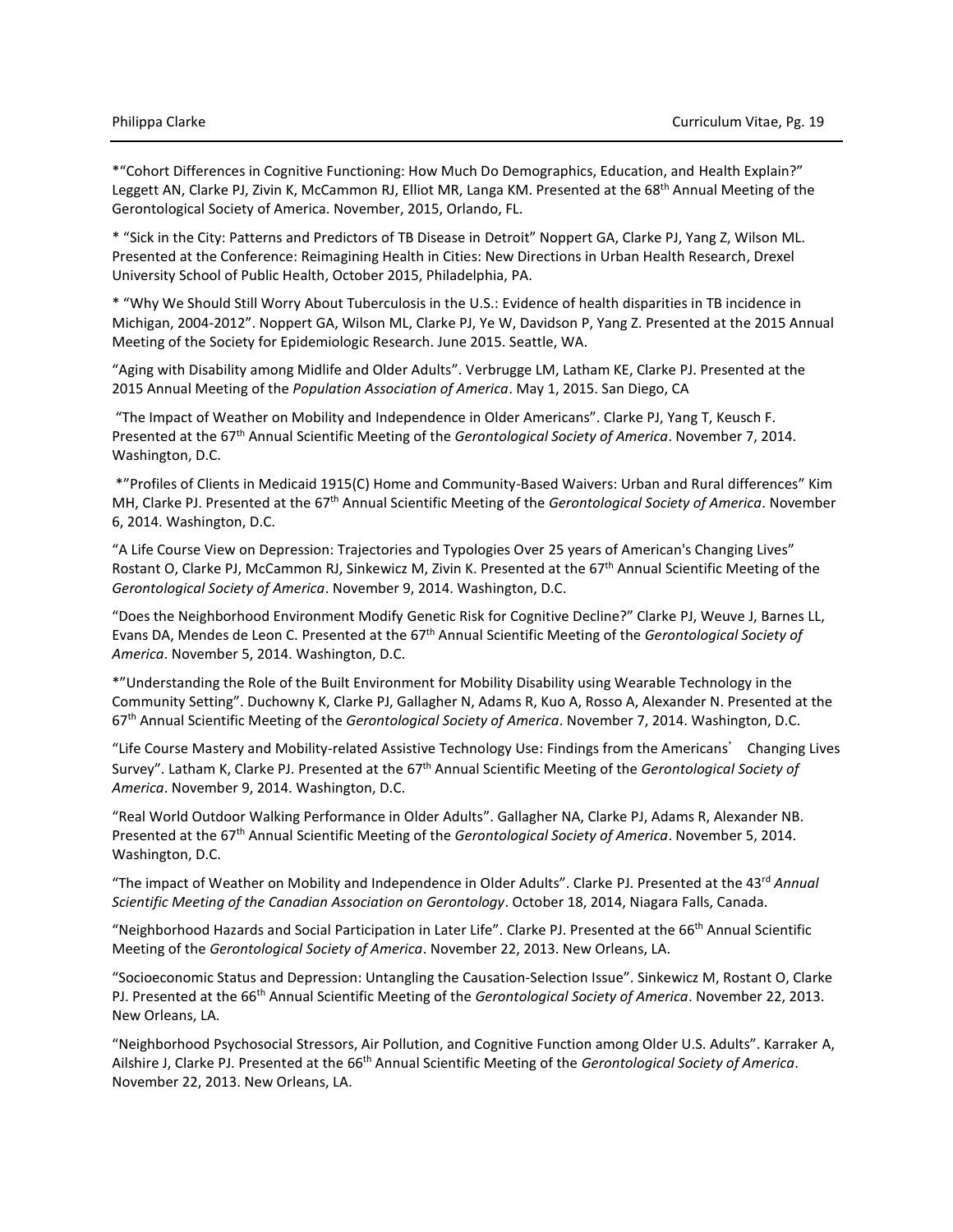"Optimizing Mobility in Later Life: The Role of the Urban Built Environment for Older Adults Aging in Place". Clarke PJ. Presented at the *41st Annual Scientific Meeting of the Canadian Association on Gerontology*. October 18-20, 2012, Vancouver, BC.

"Concept Mapping: Engaging Stakeholders to Unravel the Role of the Built and Social Environments on Older Adults' Mobility". Hanson H, Schiller C, Sims-Gould J, Clarke PJ, Ashe M, et al. Presented at the *41st Annual Scientific Meeting of the Canadian Association on Gerontology*. October 18-20, 2012, Vancouver, BC.

**\***"The Role of Neighborhood Safety in Recovery from Mobility Limitations among Older Americans" Latham K, Clarke PJ. Presented at the Annual Meeting of the *American Sociological Association*. August 2012, San Francisco, CA.

"Accessible Built Environments and Long Term Trajectories of Mobility for Older Americans Aging in Place" Clarke PJ. *International Conference on Aging Mobility and Quality of Life*. June 24-27, 2012. Ann Arbor.

"Hazards in the Built Environment and Long Term Trajectories of Mobility Disability for Older Adults Aging in Place" Clarke PJ. Presented at the 64th Annual Scientific Meeting of the *Gerontological Society of America*. November 18- 20, 2011. Boston, MA.

"Urban Decay and Trajectories of Mobility Disability among Community-dwelling Older Americans" Clarke PJ. Presented at *Open Space People Space Conference*. Edinburgh, June 27-29, 2011.

"Aging in a Cultural Context: Cross National Differences in Disability and the Moderating Role of Personal Control among Older Adults in the US and England" Clarke PJ, Smith J. Presented at the *Michigan Retirement Research Center Workshop*. Ann Arbor, April 15, 2011.

"Cognitive Function in the Community Setting: The Neighborhood as 'Cognitive Reserve'" Clarke PJ. Presented at: *The Science of Age Supportive Built Environments*. Edinburgh, Scotland, March 11, 2010.

"Social Participation among Older Adults with Disabilities: The Role of the Urban Environment" Clarke PJ. Presented at: *The Science of Age Supportive Built Environments*. London, England, March, 10, 2010.

"Cognitive Decline in the Community Setting: The Impact of Neighborhood Social and Physical Disorder" Clarke PJ. Presented at the 62nd Annual Scientific Meeting of the *Gerontological Society of America*. November 18-22, 2009. Atlanta, GA

"Social Participation among Adults with Disabilities: The Role of the Urban Environment" Clarke PJ, Nieuwenhuijsen E, Ailshire J. Presented at the 137th *Annual Meeting of the American Public Health Association*. November 7-11, 2009. Philadelphia, PA.

"What Is The Reciprocal Relationship Between Mental and Physical Health Over The Adult Life Course?" Clarke PJ. Presented at the 61<sup>st</sup> Annual Scientific Meeting of the Gerontological Society of America. November 21-25, 2008. National Harbor, MD.

"Factors Associated with Mobility Device Use in Later Life: Cross National Comparisons between Canada and the United States" Clarke PJ, Colantonio A. Presented at the 2008 *American Congress of Rehabilitation Medicine*. October 15-19, 2008. Toronto, Canada.

"Understanding the Experience of Stroke: A Mixed Methods Research Agenda" Clarke PJ. Presented at the 103<sup>rd</sup> *Annual Meeting of the American Sociological Association*. August 1, 2008. Boston, MA.

"Health has Different Effects on Well-being in England and the United States" Clarke PJ, Weir D, Smith J. Presented at the 29th *International Congress of Psychology*. July 20-25, 2008. Berlin, Germany.

"Disability and the Urban Built Environment" Clarke PJ, Ailshire J, Bader M, Morenoff JD, House JS. Presented at the 41st *Annual Meeting of the Society for Epidemiologic Research*. June 24-27, 2008. Chicago, IL.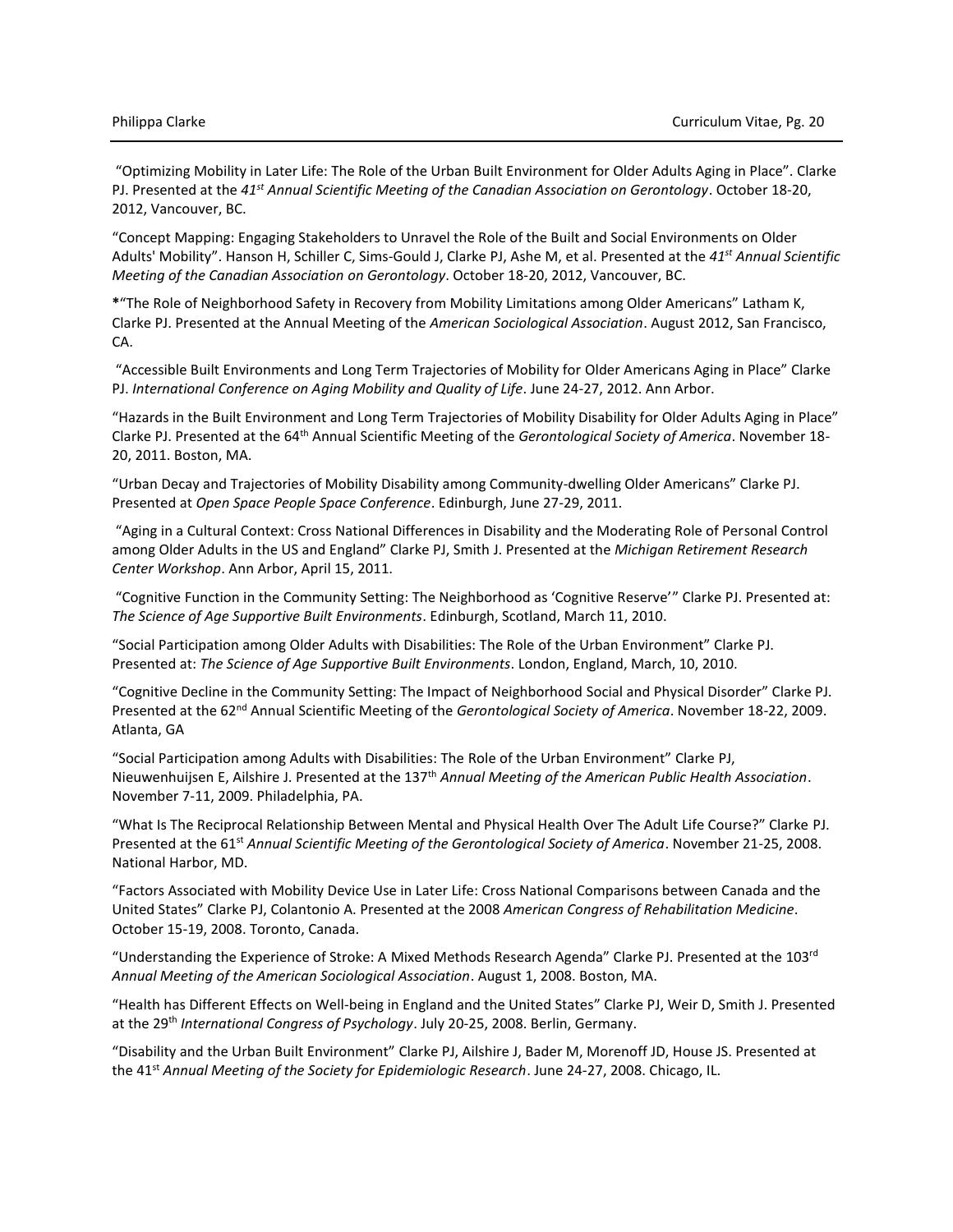"Built Environments and Trajectories of Mobility Disability among Community-Dwelling Older Adults" Clarke PJ, Lantz P. Presented at the 60th *Annual Scientific Meeting of the Gerontological Society of America*. November 16-20, 2007. San Francisco, CA.

"Psychological Well-Being: Health and Social Context in Later Life" Clarke PJ. Presented as part of a symposium on "Psychosocial Correlates of Healthy Aging: Innovations to the Health and Retirement Study (HRS)", at the 60<sup>th</sup> *Annual Scientific Meeting of the Gerontological Society of America*. November 16-20, 2007. San Francisco, CA

"Social structure and health in later life" Clarke PJ. Presented as part of a symposium on "Contemporary Theoretical Issues in Social Gerontology", at the *28th Annual Meeting of the Southern Gerontological Society*. April 11-14, 2007. Greensboro, NC.

"Mental health trajectories over the adult life course: Critical periods of risk by social position". Clarke PJ, House J, Lantz P. Presented at the 59th *Annual Scientific Meeting of the Gerontological Society of America*. November 16-20, 2006. Dallas, TX.

"Addressing data sparseness in contextual population health research: effects of small group size and targeted cluster analysis on multilevel performance, bias and efficiency". Clarke PJ, O'Campo P, Wheaton B. Presented at the *23rd International Methodology Symposium*. November 1-3, 2006. Gatineau, Quebec, Canada.

"Unanticipated work in retirement: Consequences for well-being in older adults". Clarke PJ, Marshall VW, House J, Weir D. Presented at the 101st Annual Meeting of the *American Sociological Association*. August 11-14, 2006. Montreal, Canada.

"Social disparities in BMI trajectories across the life course: A convergence in risk" Clarke PJ, O'Malley PM, Johnston LD, Schulenberg JE. Presented at the 2<sup>nd</sup> North American Congress of Epidemiology. June 21-24, 2006. Seattle, WA.

"Psychosocial measures as outcomes in the Health and Retirement Survey: Variations across employment status". Clarke PJ. Invited paper presented at the *HRS Psychosocial Workshop*, November 18, 2005, Orlando, FL.

"Wheelchair Use in Canadian Seniors." Clarke PJ, Colantonio A. Presented at the *32nd Annual Scientific and Educational Meeting of the Canadian Association on Gerontology*, Toronto, October 30-November 1, 2003. (Poster) *Received first prize for best poster in the post-doctoral fellow category, sponsored by the Canadian Institutes of Health Research, Institute on Aging.*

"Characteristics of elderly community dwelling wheelchair users: Results from the Canadian Study of Health and Aging." Colantonio A, Clarke PJ. Presented at *the 17th World Congress of the International Association of Gerontology***.** Vancouver, Canada, July 1-6, 2001**.**

"Well-being following stroke in a national sample of Canadian seniors." Clarke PJ. Presented at the *2001 Congress of Epidemiology*. Toronto, June 13-16, 2001.

# **TEACHING**

2016-present Steering Committee Member, University of Michigan's *Graduate Certificate Program on Healthy Cities*

# 2007-2019 **University of Michigan**

Instructor, EPID617: Social Epidemiology II, Social and Economic Determinants of Population Health (Winter 2013-2018)

Invited Lecturer, BIOSTAT699: Analysis of Biostatistical Investigations (Winter 2012, 2014)

Invited Lecturer, EPID514: Social Epidemiology I (Fall 2008)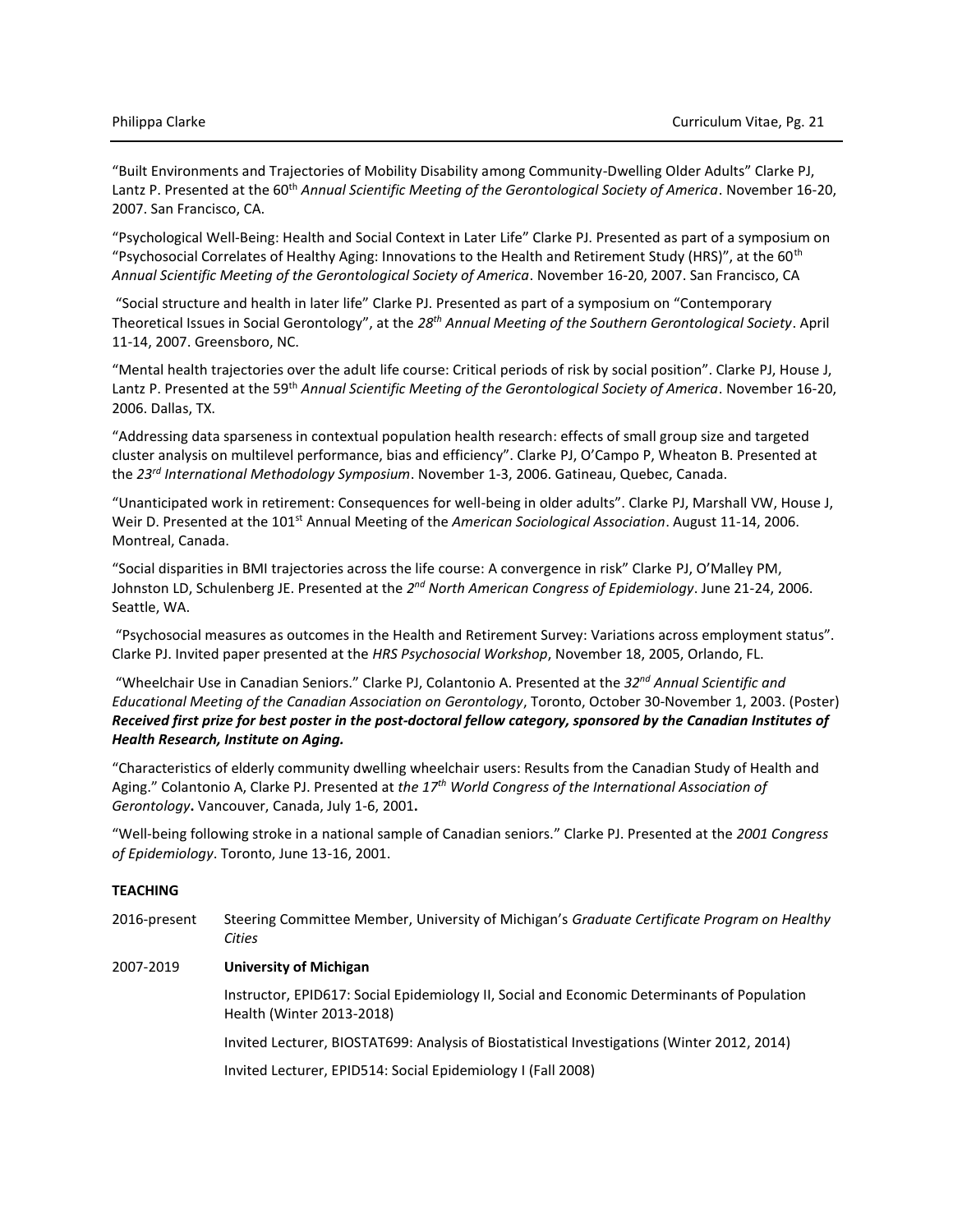Health and Retirement Study Workshop. Summer Institute in Survey Research Techniques (Summer 2007).

# 2001-2002 **University of Toronto**

Teaching Assistant, Graduate Department of Sociology: Data Analysis (topics covered: structural equation modelling, hierarchical linear modelling, event history analysis).

#### **MENTORING/DOCTORAL STUDENT ADVISING**

| 2007 – 2010 | Doctoral Dissertation Committee (Cognate Member), Nancy Ambrose Gallagher (School of              |
|-------------|---------------------------------------------------------------------------------------------------|
|             | Nursing), University of Michigan. Dissertation Title: "The Influence of Neighborhood Environment, |
|             | Mobility Limitations, and Psychosocial Variables on Neighborhood Walking in Older Adults".        |
|             |                                                                                                   |

- 2009 2014 Doctoral Dissertation Committee (Cognate Member), Susan Brower (Sociology), University of Michigan. Dissertation Title: "*Daily Family Life and Couples' Relationship Quality*".
- 2011 Doctoral Dissertation Committee, Katherine King (Sociology and Public Policy), University of Michigan. Dissertation Title: "*Biological, Psychosocial, and Social Capital Implications of the Neighborhood Built Environment*".
- 2011 2013 Primary Mentor, Kenzie Latham, PhD. NIA Postdoctoral Fellow. Population Studies Center, University of Michigan.
- 2011-2015 Doctoral Dissertation Committee (Cognate Member), Sokhna Khady Ndao-Brumblay (Sociology and Health Services Organization and Policy), University of Michigan. Dissertation Title: "*Health Changes after Diabetes Diagnosed in Middle and Old Age: Physical, Mental and Cognitive Health Trajectories and Social Stratification*".
- 2012 2014 Doctoral Dissertation Committee (Co-Chair with Ana Diez Roux), Jana Hirsch (Epidemiology), University of Michigan. Dissertation Title: "*The Built Environment and Walkability in Older Adults*".
- 2012 2020 Mentor, Min Hee Kim PhD (Joint Program in Sociology and Social Work). Graduate Trainee. Population Studies Center, University of Michigan
- 2013 2014 Doctoral Dissertation Committee (Cognate Member), Paulina Kaiser (Epidemiology), University of Michigan. Dissertation Title: "*Neighborhood Environments and Changes in Blood Pressure*".
- 2014 2016 Doctoral Dissertation Committee, Grace Noppert (Epidemiology), University of Michigan. Dissertation Title: "*The Social Determinants of Tuberculosis*".
- 2014 2016 Doctoral Dissertation Committee (Co-Chair with Ana Diez Roux), Nicole Novak (Epidemiology), University of Michigan. Dissertation Title: "*Looking upstream: Biological markers of stress in Latinos".*
- 2014 2016 Research Supervisor, NIH Loan Repayment Program, Dr. Allison Brenner, University of Michigan
- 2014 2018 Doctoral Dissertation Committee, Heidi Guyer (Epidemiology), University of Michigan. Dissertation Title: "*Assessing the Roles of Sleep and Dietary Patterns in Type II Adult Diabetic Women: An international comparison of modifiable risk factors in prevalent, incident and undiagnosed diabetic women."*
- 2014 2018 Doctoral Dissertation Committee (Chair), Kate Duchowny (Epidemiology), University of Michigan. Dissertation Title: *"Muscle Weakness in Older Americans: Examining the Measurement, Health Outcomes and Life Course Determinants."*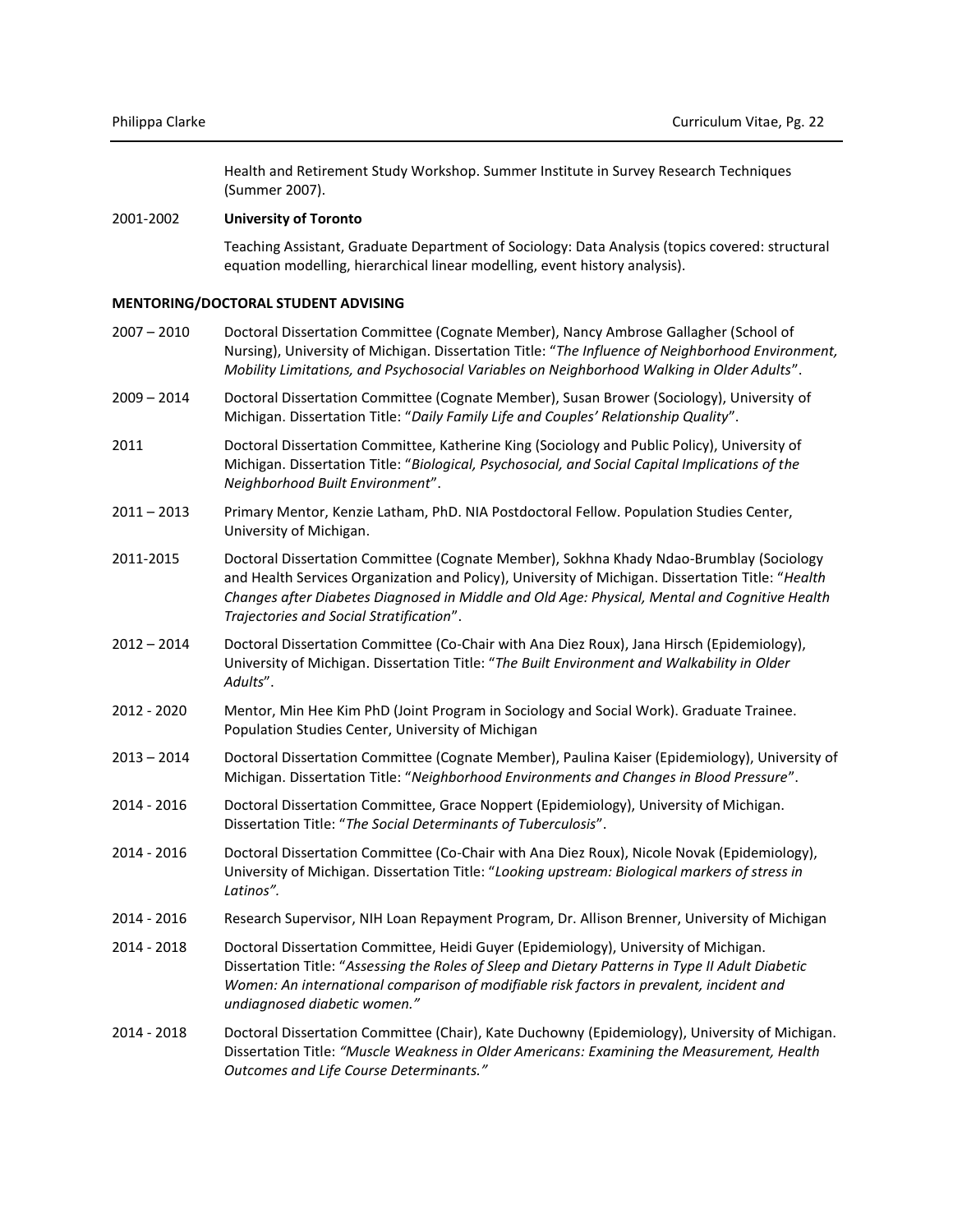| 2015-2016 | MPH Capstone Advisor, Sarah Gillette (Epidemiology), University of Michigan.                                                                                                                                                                                                       |
|-----------|------------------------------------------------------------------------------------------------------------------------------------------------------------------------------------------------------------------------------------------------------------------------------------|
| 2016-2020 | Doctoral Dissertation Committee (Co-Chair with Michele Cote), Megan Mullins (Epidemiology),<br>University of Michigan. Dissertation Title: "Racial Disparities in the Ovarian Cancer Care<br>Continuum: from the Symptomatic Period to the End of Life".                           |
| 2016-2021 | Doctoral Dissertation Committee (Co-Chair with Natalie Colabianchi), Erica Twardzik (Kinesiology<br>and Epidemiology), University of Michigan. Dissertation Title: "Neighborhood Environmental<br>Facilitators and Barriers of Stroke Survivors' Mobility and Functioning Status". |
| 2016-2018 | Doctoral Dissertation Committee, Min Hee Kim (Joint Program in Sociology and Social Work).<br>University of Michigan. Dissertation Title: Causes and Health Consequences of Geographic<br>Disparities in Formal Organizations for Home and Community Based Long Term Care          |
| 2016-2017 | MPH Capstone Advisor, Christopher Bush (Epidemiology), University of Michigan.                                                                                                                                                                                                     |
| 2016-2017 | MPH Capstone Advisor, Audrey Urquhart (Epidemiology), University of Michigan.                                                                                                                                                                                                      |
| 2016-2017 | MPH Capstone Advisor, Ying Shen (Epidemiology), University of Michigan.                                                                                                                                                                                                            |
| 2016-2017 | MPH Capstone Advisor, Jodi McCloskey (Epidemiology), University of Michigan.                                                                                                                                                                                                       |
| 2018-2020 | Doctoral Dissertation Committee, Leah Abrams (Health Services Organization and Policy),<br>University of Michigan. Dissertation Title: Depressive Symptoms in Late Life: The Role of<br>Sociodemographic Factors, Retirement Timing, and Post-Acute Care                           |
| 2018-2020 | Doctoral Dissertation Committee, Shannon Ang (Sociology), University of Michigan. Dissertation<br>Title: Three Papers on Social Participation over the Life Course                                                                                                                 |
| 2018-2020 | Doctoral Dissertation Committee, Traci Carson (Epidemiology), University of Michigan.<br>Dissertation Title: Cultural and Environmental Influences on Body Image, Diet, and Wellbeing in<br>NCAA DI Female Distance Running.                                                       |
| 2018-2021 | Doctoral Dissertation Committee (Chair), Shanice Battle (Epidemiology), University of Michigan.<br>Dissertation Title: Structural Predictors of Depressive Symptoms in Black Women                                                                                                 |
| 2018-2021 | Doctoral Dissertation Committee (Chair), Anam Khan (Epidemiology), University of Michigan.<br>Dissertation Title: Successful Aging into the 21st Century: The Social and Built Environment as<br>Facilitators or Barriers for Individuals Aging with Disability                    |
| 2019-     | Doctoral Dissertation Committee (Chair), Nasya Tan (Epidemiology), University of Michigan.<br>Dissertation Title: Hearing Loss in Older Adults: Social Determinants of Cardiovascular Health<br><b>Disparities</b>                                                                 |
| 2019-     | Doctoral Dissertation Committee, Viktoryia Kalesnikava (Epidemiology), University of Michigan.<br>Dissertation Title: Measuring Stress and Stressing Measures: The Role of Stress in<br>Cardiometabolic Health Disparities.                                                        |
| 2020-     | Doctoral Dissertation Committee, Shiyu Zhang (Survey Methodology), University of Michigan.<br>Dissertation Title: Can adaptive design improve survey estimates more so than post-survey<br>adjustment?                                                                             |

# **PROFESSIONAL SERVICE**

2015- present Ad hoc Grant Reviewer, NIH Study Sections, Social Sciences and Population Study Section B (SSPB); Neurological, Aging and Musculoskeletal Epidemiology (NAME).